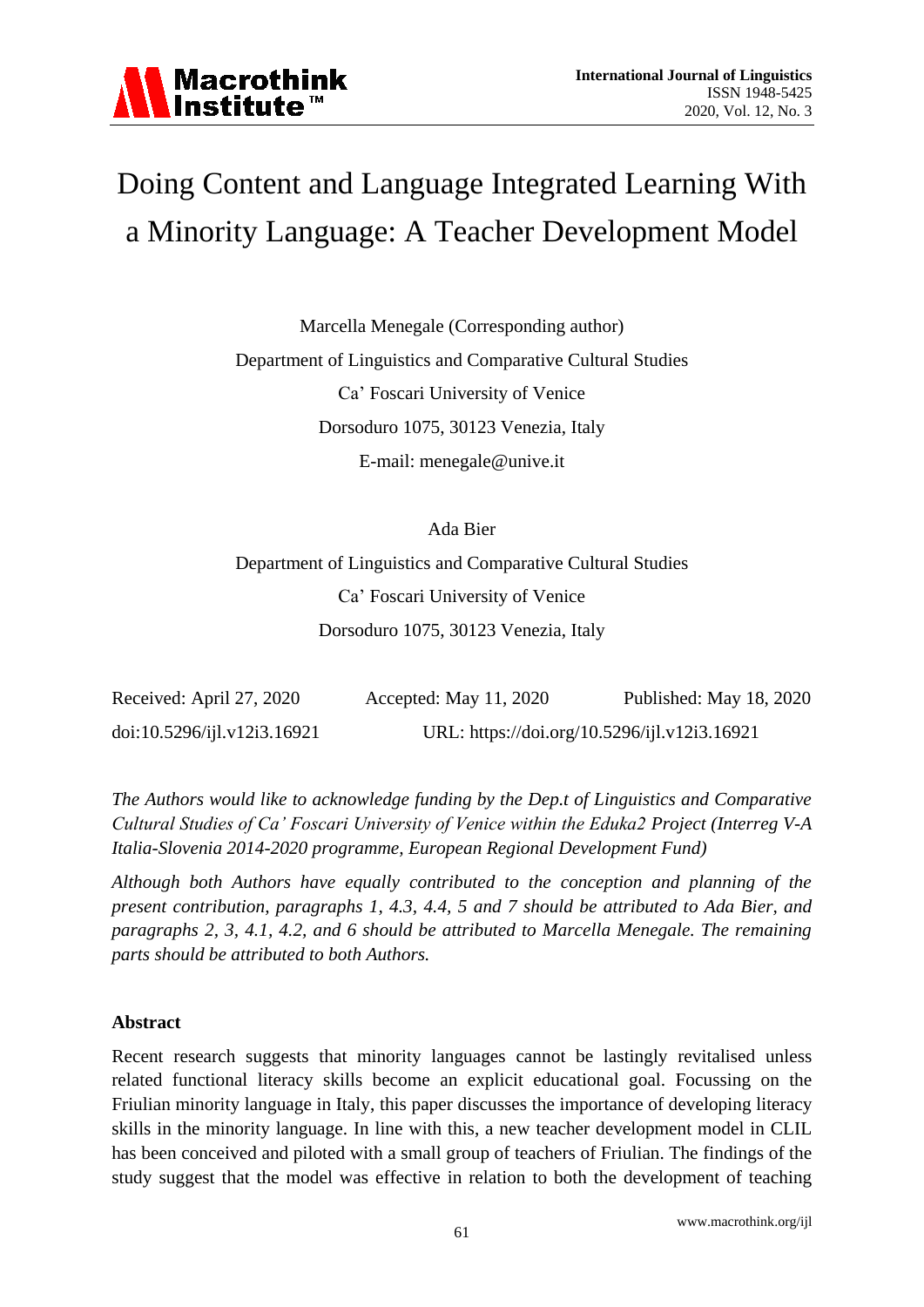

skills in CLIL and in literacy related issues and, more in general, to the promotion of teacher autonomy.

**Keywords:** CLIL (Content and Language Integrated Learning), Minority language, Literacy, Professional development, Teacher training

# **1. Introduction**

Coherently with the efforts invested in the fostering of multilingualism, the European Union has made a clear commitment to protecting and promoting minority languages present in Member States (Note 1). In particular, official policy documents highlight the pivotal role of education in maintaining the status and furthering the development of minority languages. Nevertheless, "maintenance" may not be sufficient for some of them, for example the unique ones, that is those which do not have a majority status anywhere except where they are spoken (van Dongera et al., 2017, p. 10-11). This is the case of Friulian.

The Friulian language belongs to the family of Rhaeto-Romance languages. Although it is spoken by around 600,000 people (ARLeF, 2015) in the Friuli Venezia Giulia Region, North-Eastern Italy, Friulian has been ranked as a "definitely endangered" language by UNESCO, due to the fact that it is no longer learnt as a mother tongue by children at home (Moseley, 2010). When it obtained official recognition of its status as a minority language (Law 482/1999) (Note 2), several projects started, which aimed at promoting and enhancing its use at school, alongside the Italian (national, majority) language and the foreign languages included in the curriculum (English and others). However, despite the efforts made by the regional administration, language revitalisation has always struggled to invest Friulian with proper dignity in education, so that the promotion of the language at school is not as effective as it could be, especially in a long-term perspective.

Petris (2014) provides quite a comprehensive picture of the state of the Friulian language in education at different school levels, highlighting some paradoxes:

- 1) Although Law 482/1999 states that minority language education must be guaranteed, in reality it is subjected to availability of State and regional funding, and teachers' willingness to take responsibility for dedicated projects;
- 2) While the Region has issued guidelines on how to introduce the teaching of and through Friulian in compulsory education (Regional Law 29/2007 (Note 3)), in reality the possibility to learn Friulian at school has been conceived as a curricular option left to parents" approval (cf. Cisilino 2014): this circumstance has generated a critical situation, since many families do not perceive Friulian as a necessary competence to be acquired at school and, as a consequence, the presence of Friulian is neither systematic nor continuous throughout the different school levels;
- 3) Although the Region has developed specific directives in order to help teachers plan Friulian language education according to school level, only kindergarten and primary school teachers can count on the availability of published teaching materials, whereas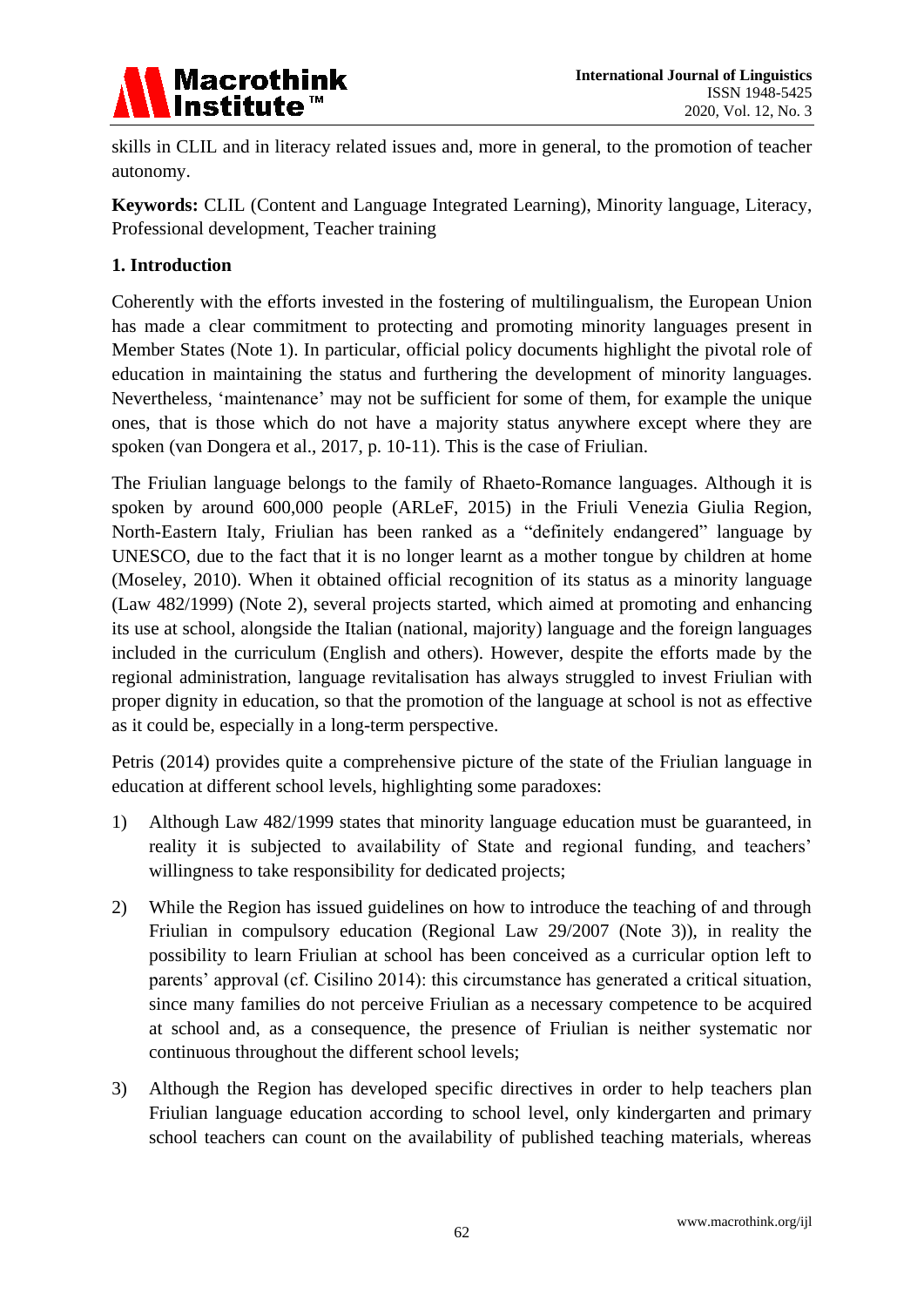

both lower and upper secondary-school teachers have to create their own materials if they wish to teach Friulian or through Friulian.

# **2. The Role of Blended Training in CLIL Teacher Training in Italy**

Although research on teacher professional development in CLIL appears to be a less-researched area in Italy (Coonan, 2011; De Santo & De Meo, 2016; Di Martino & Di Sabato, 2012), over the last twenty years, many different kinds of university-run professional development programmes in CLIL have been offered to in-service Italian teachers. In the last years, the general trend towards blended courses – that is, courses where part of the traditional face-to-face instruction is replaced by web-based online learning – is witnessed in the CLIL training context as well: not only does this have to do with feasibility, as online sessions allow for better time investment and management, but also with the fact that teachers can be introduced to affordable and useful technologies. Underpinned by social constructivism (Vygotsky, 1962) and social interdependence (Johnson & Johnson, 1989), blended training requires teachers to perceive themselves as a community that encourages and values each other"s efforts to increase their professional knowledge and skills; they may construct meaning and consolidate understanding through reflective discussion, both written (in forum posts during online sessions) and spoken (in spontaneous verbal dialogue during face-to-face meetings).

In the context of teacher training in CLIL with Friulian, a blended approach may allow minority language teachers to develop three types of skills: teaching, social, and learning-how-to-learn skills. Teaching skills are enhanced through both the acquisition of knowledge about the CLIL approach and related methodologies, and the understanding of the value of technology as a medium of learning; actual development arises from the practical application of such knowledge, which is employed to carry out cooperative online activities and the design of CLIL materials for the minority language, where ICT-based learning tasks are embedded. Social skills are encouraged by involving participants in a community of CLIL minority language teachers who share their ideas, knowledge, similar worries, resources, and goals. Learning-how-to-learn skills are promoted by raising teachers" awareness of the need to change their established pedagogical habits so as to effectively teach in a CLIL context and to take on those qualities that a CLIL minority language teacher needs to have, namely, professional values, professional development, language knowledge, subject knowledge, pedagogical knowledge, understanding of learners and their (language) learning, readiness to experiment new practices (Papaja, 2013, p. 147), also through action-research according to the principles of "reflective practice" (Hopkins, 1985).

Several training projects of this kind targeting teachers of different school levels have been implemented so far, thanks to both national and regional funding (cf., for example, Perini, 2010; Perini & Senesi, 2012). However, although these projects helped strengthen the value of Friulian in education, increasing its presence throughout the school curriculum, the use of Friulian in schools has remained confined to oral tasks. In fact, the shortage of educational materials in the different school subjects and at different cognitive and language levels,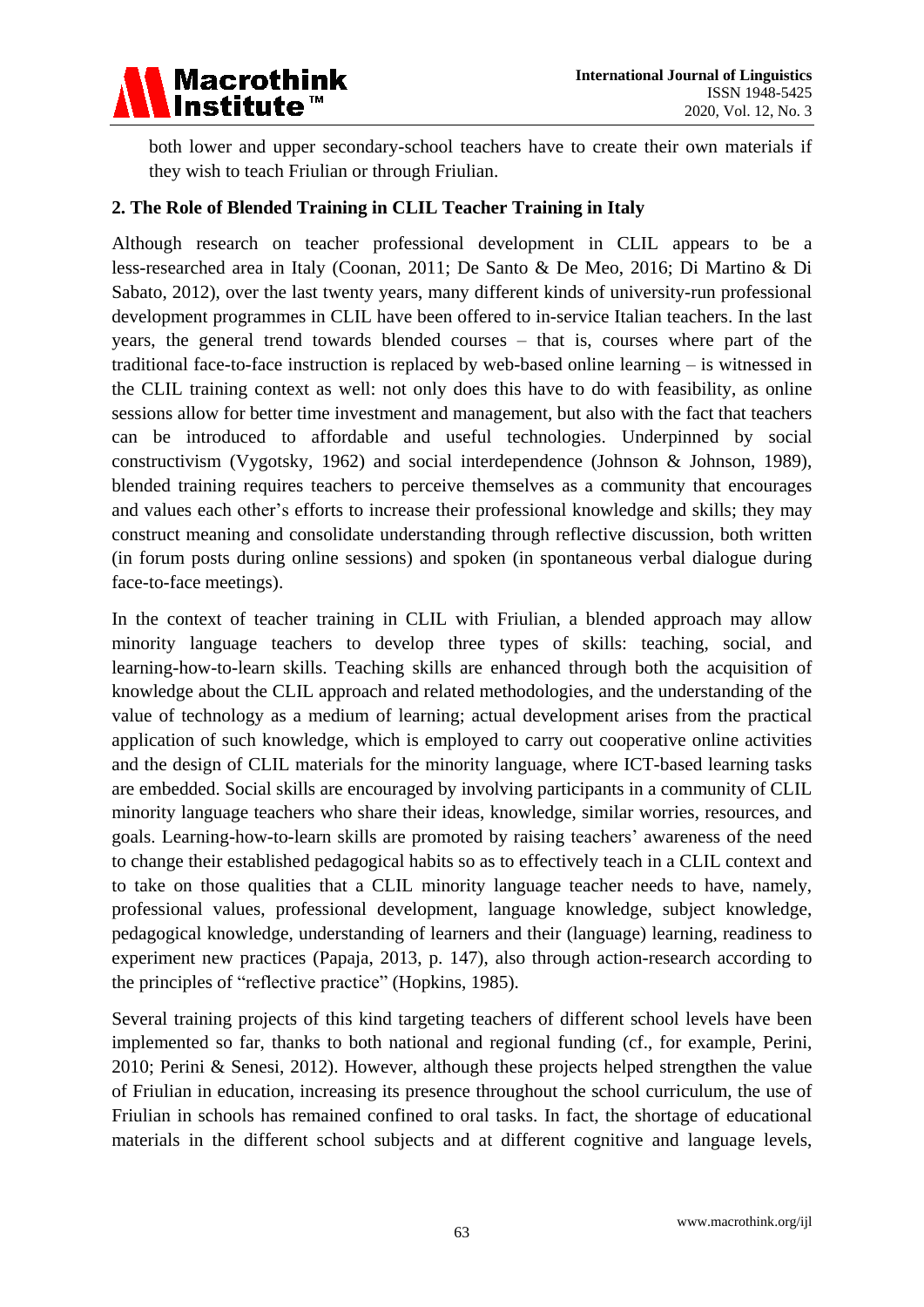

restricts the possibility of developing pupils" reading and writing skills, resulting therefore in limited literacy skills in Friulian.

# **3. Literacy Skills in the Minority Language**

Research has shown (cf. Eisenchlas et al., 2013) the positive outcomes to be got from being literate in a minority language, especially when it is the pupils" home language. Literacy is defined as the "ability to read and write at a level whereby individuals can effectively understand and use written communication in all media (print or electronic), including digital literacy" (Valtin et al., 2016, p. 3). It appears that literacy is a multi-level ability, as the European Literacy Policy Network (ELINET) (Note 4) points out:

- 1) *Baseline* literacy means having the knowledge of letters, words and text structures that is needed to read and write at a level that enables self-confidence and motivation for further development.
- 2) *Functional* literacy stands for the ability to read and write at a level that enables someone to develop and function in society, at home, at school and at work.
- 3) *Multiple* literacy corresponds to the ability to use reading and writing skills in order to produce, understand, interpret and critically evaluate written information. It is a basis for digital participation and making informed choices pertaining to finances, health, etc.

Whether it is acquired simultaneously with literacy development in the majority language or not, baseline literacy skills in the minority language bring cognitive and academic advantages like, for example, long-lasting lexical expansion, fluency, appropriate use of grammar structures, meta-linguistic and phonological awareness, ability to decode and interpret text, working memory, and enhanced attention (cf. Bialystok, 2001; Eisenchlas et al., 2013). In parallel, the development of functional literacy, which contributes to enabling individuals to learn the appropriate use of registers and style (Baker, 2011), is important for mastering the skills needed to act in everyday social and professional life. Finally, as literacy is now considered not only as standard writing and speaking but also as multiple, multi-modal and multi-mediated, we speak of "multiliteracies" (Cope & Kalantzis, 2015), a term which includes non-linguistic representations and ways of communicating by means of technology.

In order to promote these three levels of literacy, *curriculum development* requires attention, so that it can be integrated with materials, resources and tasks that can develop these literacy skills; this may translate into working on a variety of texts pertaining to different domains, so that pupils acquire competence and confidence in specific registers and vocabulary use in the minority language. Evidently, the shortage of multimodal graded learning materials for minority language learners represents a major challenge for teachers. More investment is needed to provide both teachers and students of different levels of instruction with appropriate multimodal content area materials in minority languages which should be as "plentiful, professionally produced and high-quality" (Malone, 2004, p. 6), also using technology – as is done for the majority languages.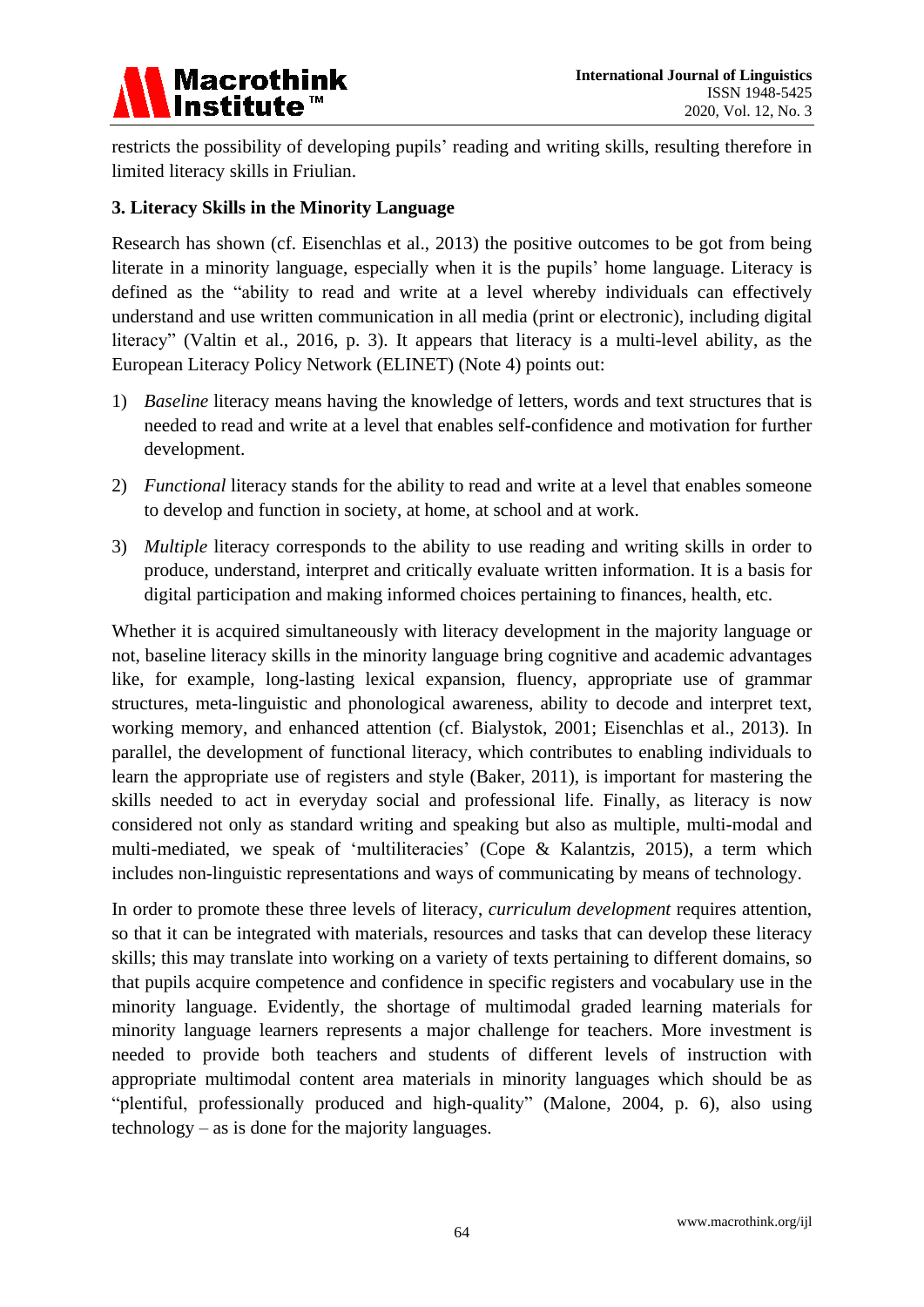

Along with literacy development-oriented resources, attention is to be paid to curriculum aims. Minority languages are better promoted when "strong" forms of bilingual education are put in place, that is, when bilingualism and biliteracy "at no cost to general academic achievement" are pursued (Baker, 2007, p. 142). As was found in Mezgec's (2011) study with Slovene minority language students in Friuli Venezia Giulia, having a minority language as both home language and medium of instruction at school does not seem to be sufficient for developing functional literacy skills, unless these are explicitly set and pursued as learning goals.

Such being the case, investing in specific approaches which integrate the Friulian language into the curriculum and conceive the *development of literacies in the minority language as a learning milestone* may lead to the real promotion of the language, not just to its mere maintenance. While waiting for the education system to take a stronger position on all this, the challenge is first of all in the teachers" hands, in their willingness to constantly renew their teaching methods according to the most recent and scientifically informed approaches, like Content and Language Integrated Learning, CLIL (Perini, 2006).

#### **4. The Study**

Starting from the premises discussed so far, we aimed at devising and validating a model of teacher development in CLIL for minority language teachers by means of a training programme which could:

- a) develop awareness among teachers about literacy issues and ways to strengthen pupils' *literacy skills* in the Friulian language;
- b) treat the minority language as a target language also with a view to sustaining the *development of the teachers' meta-competence and raise* their awareness about the language itself;
- c) promote *skills in the use of technologies for education* to help teachers find adaptable classroom resources and to create their own materials for the minority language;
- d) adopt a *learning-by-doing* approach where the teachers are engaged in practical tasks on the language minority issues, the results of which can be readily applied in their classrooms;
- e) foster their *teacher autonomy* through both their *individual* professional development and the creation of a *community* of practice (Lave & Wenger, 1991) sharing a common goal, namely, to improve their teaching practice in order to pursue the development of pupils' *literacy skills* in the Friulian language and, more broadly, to promote the minority language in the long term;
- f) be reasonably *feasible for Friulian teachers to attend*, given that they often come from out-of-the-way geographical areas and reaching the main town centres where classes normally take place often calls for lengthy journeys.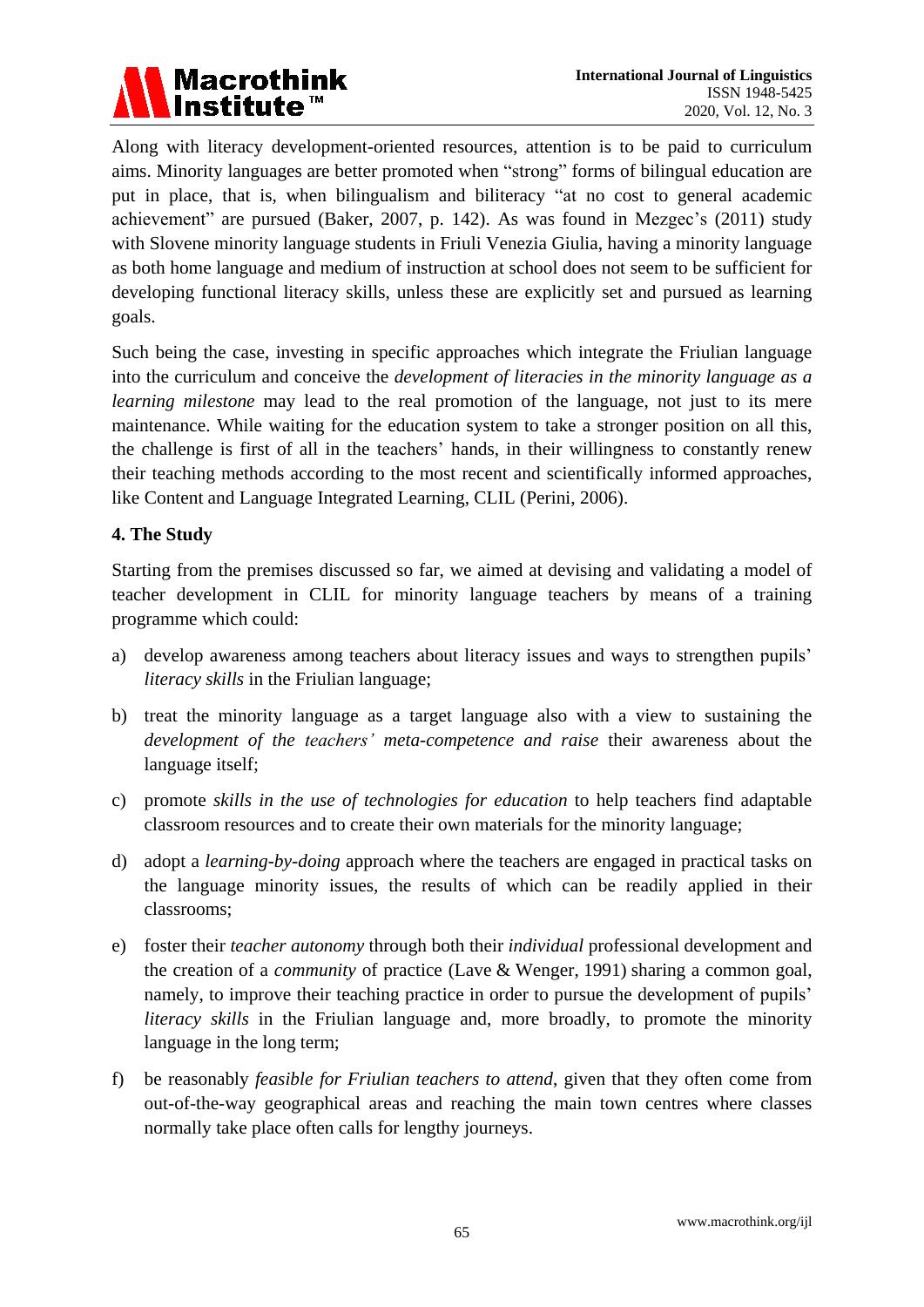

# *4.1 The Components of the Model*

The teacher development model includes three main components, as Figure 1 shows:



Figure 1. A model of teacher development in CLIL for minority language teachers

1) coaching on specific *teaching skills*.

This component covers the "contents" of the training programme which are designed to provide teachers with in-depth understanding of the theories and principles underpinning the CLIL approach and the methodological skills needed to be able to adopt a multiple-literacy pedagogy in and thorough a minority language. Through a learning-how-to-learn process and by means of an action-research practice, they are asked to accomplish a series of practical tasks in order to develop these skills. First, they are trained in finding, planning and designing CLIL teaching materials (e.g. module plans, lesson plans, worksheets, etc.) for the minority language, in adopting scaffolding techniques for text comprehension and production, in preparing task-based classroom activities requiring pair/group work and critical thinking on the part of the pupils, and in giving appropriate feedback and evaluation, thus supporting both content and language learning. Second, since the development of the pupils" multiple literacy skills in Friulian is a central issue, teachers are called on to design reading and *writing tasks* aimed at developing academic language in the minority language. Finally, special attention is also given to the use of *Information and Communication Technologies* (ICTs) for education, which are carefully integrated into the training programme both in the form of study material (e.g. video-lessons, tutorials, web resources) and as authentic tasks to be completed (e.g. teachers are asked to create a Digital Storytelling, to produce their own video-lessons, to record a podcast);

# 2) exercising *key social skills*.

This component regards the 'learning process' encouraged during the training programme with the aim of creating a community of practice. Teachers support each other in a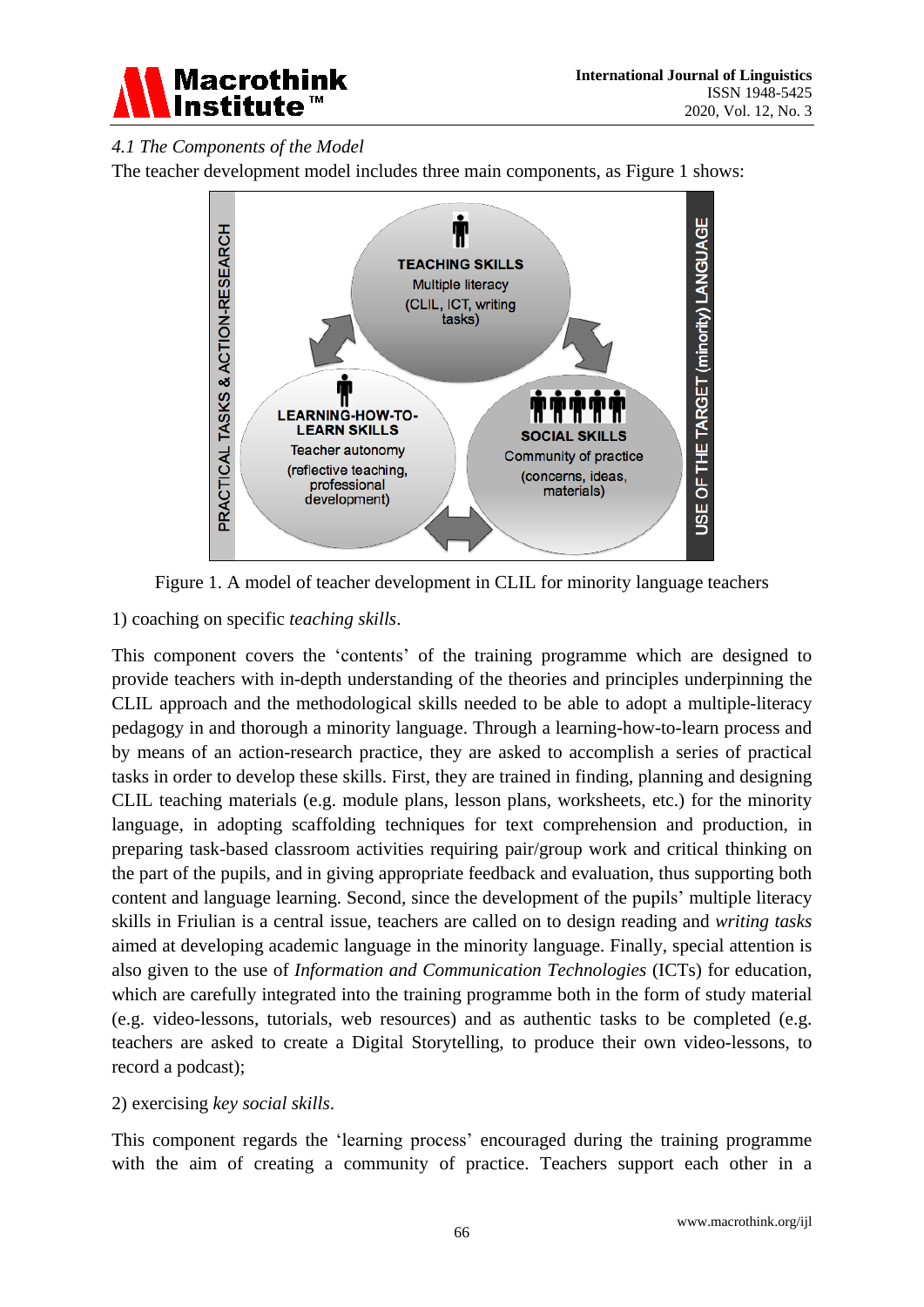

*co-constructive learning environment*. Teachers are constantly encouraged to exchange experiences, doubts, limits, ideas, facts, and knowledge. Whenever possible, the language used for interaction is Friulian, so that the teachers' competence and awareness about the target language can be mutually enhanced. Moreover, the teachers also work together in the preparation of the teaching materials which are subject to feedback via group discussion and which are shared at the end of the course by using the learning platform as a repository;

# 3) promoting *learning-how-to-learn skills*.

This component encompasses those actions aimed at engaging teachers in "meta-level" thinking. The purpose here is to foster those attitudes and skills needed to boost *teacher autonomy*. Teachers are guided to reflect on their own motivation, professional competence, personal beliefs and teaching actions by means of a series of tools and processes adopted throughout the training programme (cf. Richards & Lockhart, 1996, on "reflective teaching") like a *teacher diary*, to keep logs while experimenting CLIL lessons, and *reflective comments* to prompt online or focus-group discussion (possible themes are: the importance of written language to develop students' literacy skills in Friulian, the need to adopt the standardised spelling system which may differ from local varieties, the difficulty of promoting Friulian in areas where it is not widely spoken, the need to address new teaching, curricular, or personal challenges in their professional development experiences). Assessment may be devised as a reflective process so as to encourage teachers' involvement in their professional development, by means of different forms of *formative assessment* (i.e. individual feedback as well as peer-to-peer, collective and self-assessment).

Borders between the three components are not clear-cut, there is a degree of overlapping between them, and the main reason for this is that they are closely interconnected, as each affects – and is affected in turn – by the others.

#### *4.2 Research Questions*

In order to understand whether the model was effective in promoting professional development in CLIL for minority language teachers, the following research questions were formulated:

RQ1. To what extent were teaching skills promoted, in relation to CLIL, ICT and literacies in the minority language?

RQ2. How did participants perceive the exercise of key social skills aimed at creating a community of practice for the minority language teachers?

RQ3. To what extent were learning-how-to-learn skills and teacher autonomy oriented to CLIL with a minority language fostered through the pilot programme?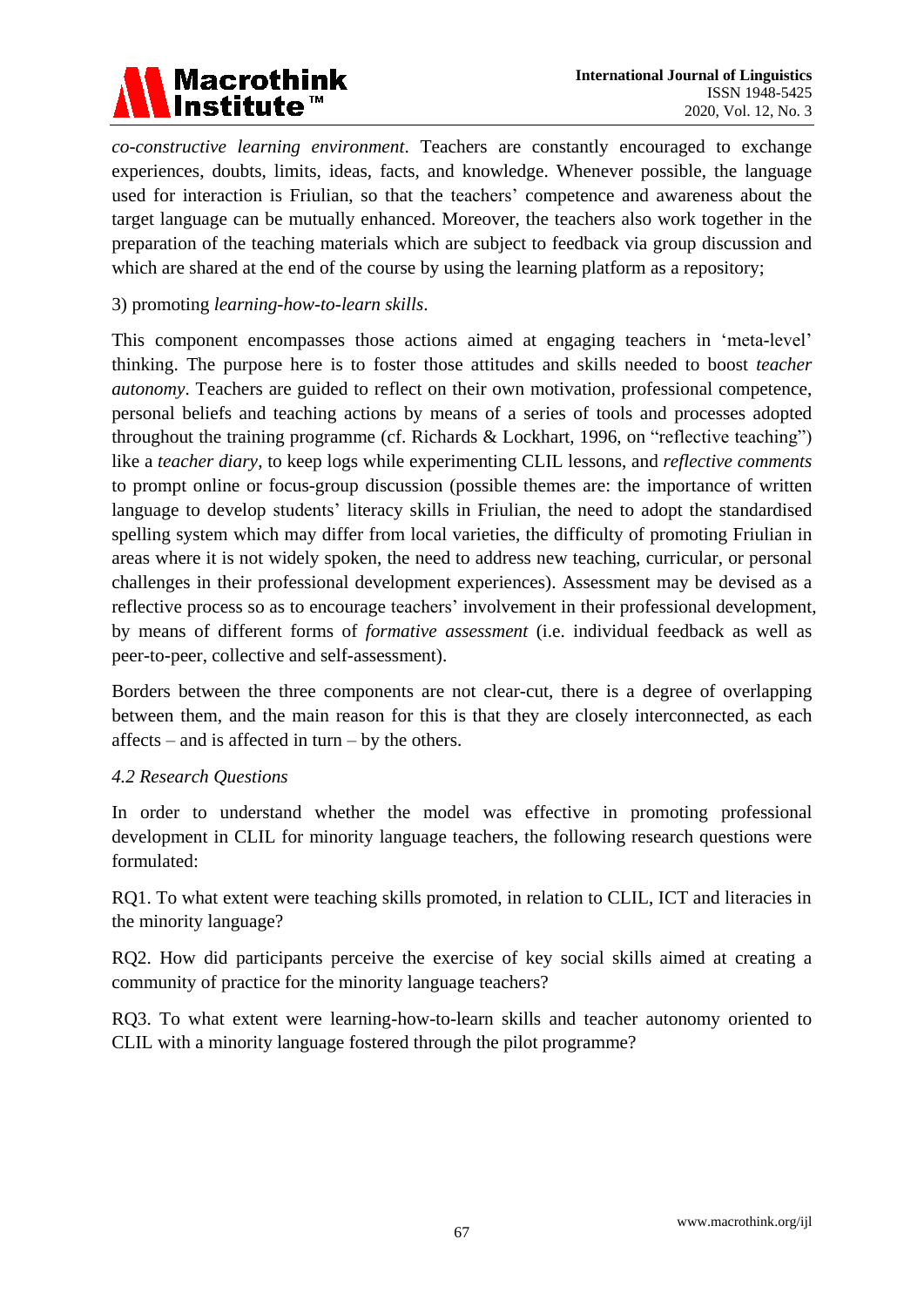

# *4.3 Participants*

Table 1. School level, number of teachers, titles

| <b>School Level</b>                     | Nr. of<br><b>Teachers</b> |                | <b>Title of CLIL Modules in Friulian</b>                                                                                          |
|-----------------------------------------|---------------------------|----------------|-----------------------------------------------------------------------------------------------------------------------------------|
| Kindergarten<br>(last year)             | 1                         | M1             | Musiche, colôrs, emozions Relè e l'insium dal<br>Guggenheim<br>[trans. Music, colours, emotions Relè and the<br>Guggenheim dream] |
| Kindergarten-Primary                    | $\overline{2}$            | M <sub>2</sub> | Flaba par gno fradi pi çul<br>[trans. Story for my younger brother]                                                               |
| Primary $(1st$ year)                    | $\overline{2}$            | M <sub>3</sub> | L'aur da la fatorie: Lis bestiis!<br>[trans. The gold in the farm: animals!]                                                      |
| Primary $(1st, 2nd$ year)               | $\overline{2}$            | M <sub>4</sub> | Tal zardin de scuele o ai scuviert che<br>[trans. In the school garden I discovered that]                                         |
| Primary $(3rd$ year)                    | $\overline{2}$            | M <sub>5</sub> | Sore e sot aghe<br>[trans. Above and under water]                                                                                 |
| Primary $(2nd, 4th$ year)               | 1                         | M <sub>6</sub> | I caval îs a àn il non cun se<br>[trans. As Gentle as Silkworms]                                                                  |
| Primary $(2nd$ year)                    | $\overline{2}$            | M <sub>7</sub> | " come i fasui inte cite"<br>[trans. Like beans in a pot]                                                                         |
| Primary $(1st, 3rd$ year)               | $\overline{2}$            | M8             | Il Fri ûl magjic<br>[trans. Magic Friuli]                                                                                         |
| Primary $(4th$ year)                    | 1                         | M <sub>9</sub> | Aghe e aiar<br>[trans. Water and air]                                                                                             |
| Primary $(4th$ year)                    | $\overline{2}$            |                | M10 Gjoldi il fûc / Enjoy fire                                                                                                    |
| Low-Secondary<br>(2 <sup>nd</sup> year) | 1                         | M11            | Jerbis par preâ, jerbis par curâ Un ort plen di<br>segrets<br>[trans. Herbs to prey, herbs to cure. A garden full<br>of secrets]  |
| Low-Secondary<br>(2 <sup>nd</sup> year) | 1                         | M12            | La poesie e il via ç<br>[trans. Poetry and the journey]                                                                           |
| TOT.                                    | 19                        |                | 12                                                                                                                                |

A total of 19 in-service teachers took part in the pilot training programme (Table 1). Most participants taught at Primary school level (pupils' age: 6-10), while the others in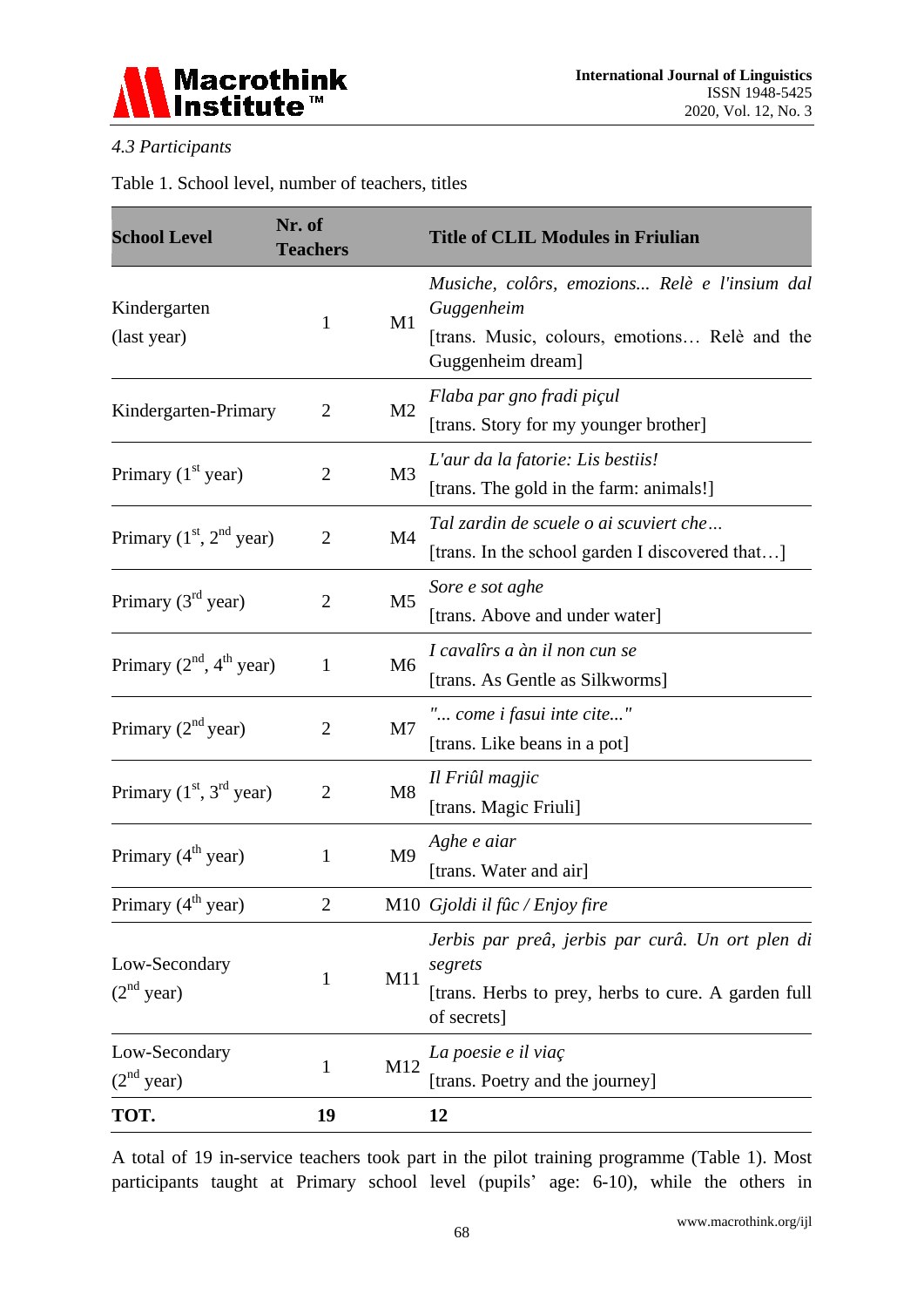

Kindergarten (pupils' age: 3-5) and Lower-Secondary school (pupils' age: 11-13). All of them were competent speakers of Friulian.

#### *4.4 Methodology*

The study adopted a mixed-methods approach (Dörnyei, 2007), where a main qualitative component is combined with a quantitative one, in which descriptive statistics are employed. A variety of data were collected, both during the training programme (*research field notes* about online and face-to-face activities, and *teachers' diaries*) and the end of the course (*feedback questionnaire* and *CLIL teaching materials* in Friulian produced by participating teachers). As a means to improving the accuracy of the findings, triangulation of different types of data was envisaged in order to investigate the research topic from different perspectives.

#### 4.4.1 Data Collection Procedure

Procedures for collecting the data will be described according to the instruments adopted.

a. Teaching materials

As shown in Table 1, the CLIL teaching materials in Friulian produced by the teachers consist of twelve modules in which a variety of subjects is dealt with (from science to poetry, from folkloric tales to physical education) through the medium of Friulian.

Data were collected according to three main indicators, which correspond to some of the main teaching skills participants were expected to achieve through the training programme:

- *teachers' digital literacy*: whether teacher-authors adopted any of the educational ICTs which they received training in either for creating the material itself and/or as embedded in the teaching/learning activities proposed;
- *promotion of written production in Friulian*: whether teacher-authors included tasks for the improvement of the written language; if present, such production activities could be at the *word*-level (the most basic), *sentence*-level, or *text*-level (the most complex);
- *promotion of students' meta-competence and self-assessment*: whether teacher-authors provided any self-assessment activities for students to help them improve their meta-competence and awareness of language.
- b. Teachers' diaries

As teachers' diaries were conceived as a means to allowing insights into the teaching process, participating teachers were recommended to compile their diary on a lesson-by-lesson basis, with a view to obtaining continuous feedback both on how the lessons of their CLIL module were going and on teachers' perceptions of their actions (Note 5). When two teachers collaborated on the same CLIL module, they compiled a single diary together.

The diary consisted of two parts: a *six-target self-observation sheet* to guide teachers in their reflections and in monitoring their lessons (see Table 2) and two reflective questions, aimed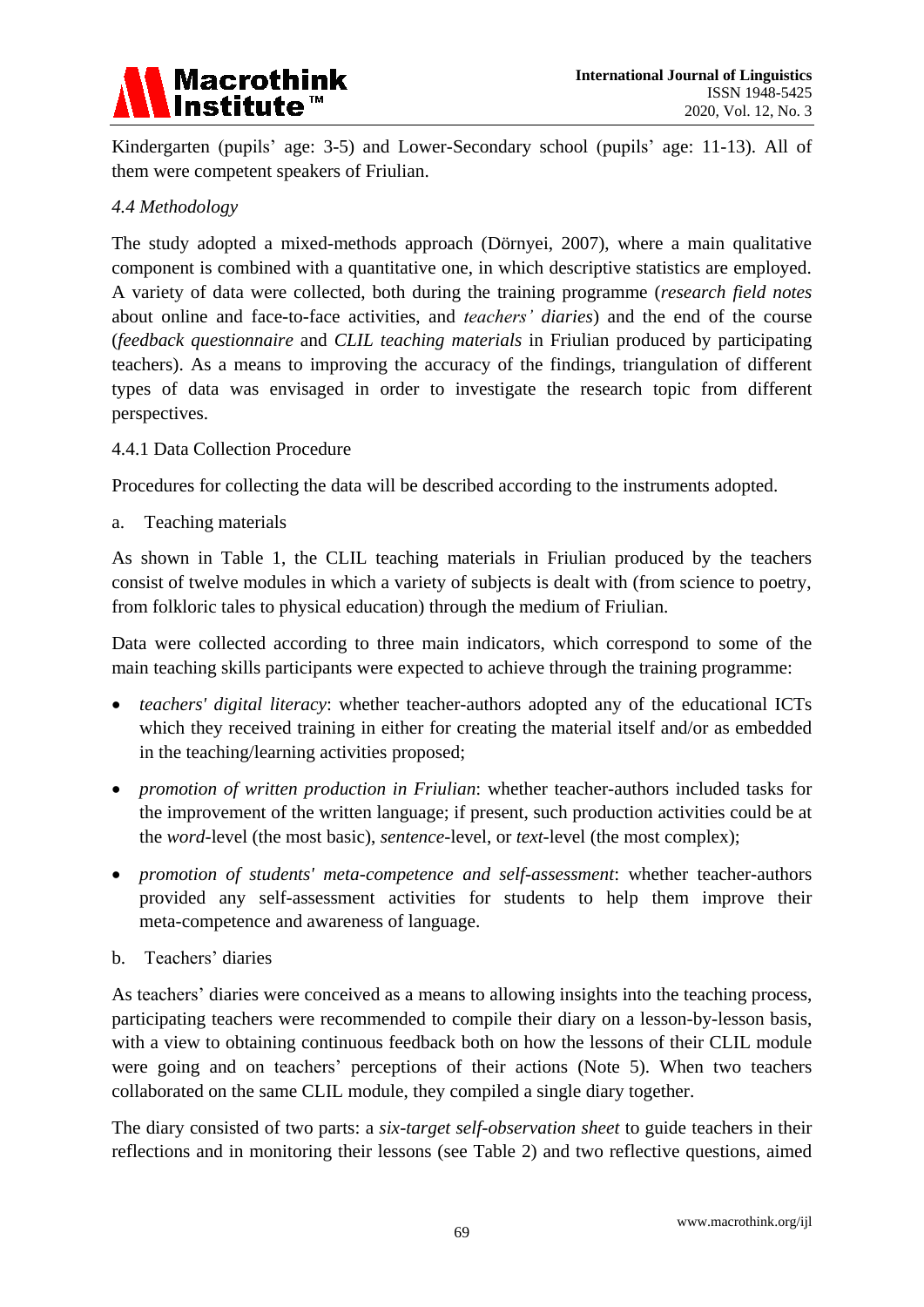

at helping teachers ponder over their professional development (What are/could be your future training needs as far as CLIL is concerned? Any reflections, suggestions, ideas?).

#### c. Feedback questionnaire

The questionnaire, anonymous and paper-based, was composed of 14 items: most of them were open-ended short-paragraph questions, the remaining were dichotomic yes/no items and multiple-choice questions. Only 7 of the 14 questionnaire items, being directly related to the topic of the present paper, are considered here.

The questionnaire was filled out by 17 respondents (out of 19, cf. Table 1).

#### d. Research field notes

Research field notes helped monitor teachers" participation and behaviour during the course (e.g. forum posts on the online platform, Moodle, use of the target language by participants in both oral and written form, significant anecdotes).

#### 4.4.2 Data Analysis Procedures

As for *teaching materials*, the analysis of the data was descriptive and mainly consisted of a frequency count (cf. Table 3): for each of the three indicators (i.e. teachers' digital literacy, promotion of written production in Friulian, promotion of students" meta-competence and self-assessment), the frequency of CLIL teaching materials displaying the teaching skill in question was computed as a means to understanding whether, on the whole, the teachers-authors had mastered such skills.

As for the *teachers' diaries* and the six-target self-observation sheet, the most frequent score (i.e. the mode) for each target in each CLIL module was considered (cf. Table 2). Parallelly, for the analysis of answers to the reflective questions, the most recurring themes were identified and considered in connection with the components of the model.

Concerning the analysis of the qualitative data obtained through the *feedback questionnaire*, these were first transcribed. A Grounded Theory, bottom-up approach was then adopted for the analysis of the open-ended questions, with an *initial coding* phase in which raw data were coded into separate nodes and a *focussed coding* phase in which, starting from the most salient nodes, larger amounts of data were organised, integrated and synthesised (Charmaz, 2006, p. 46). Nodes and their frequencies were reported in histograms (cf. paragraph 5).

The research *field notes* were resorted to during the whole process of analysis, as a means to shedding light on issues emerging from the analysis of data which would otherwise have remained opaque.

#### **5. Results**

In this section, results will be presented according to the Research Questions posed.

RQ1. To what extent were teaching skills promoted, in relation to CLIL, ICT and literacies in the minority language?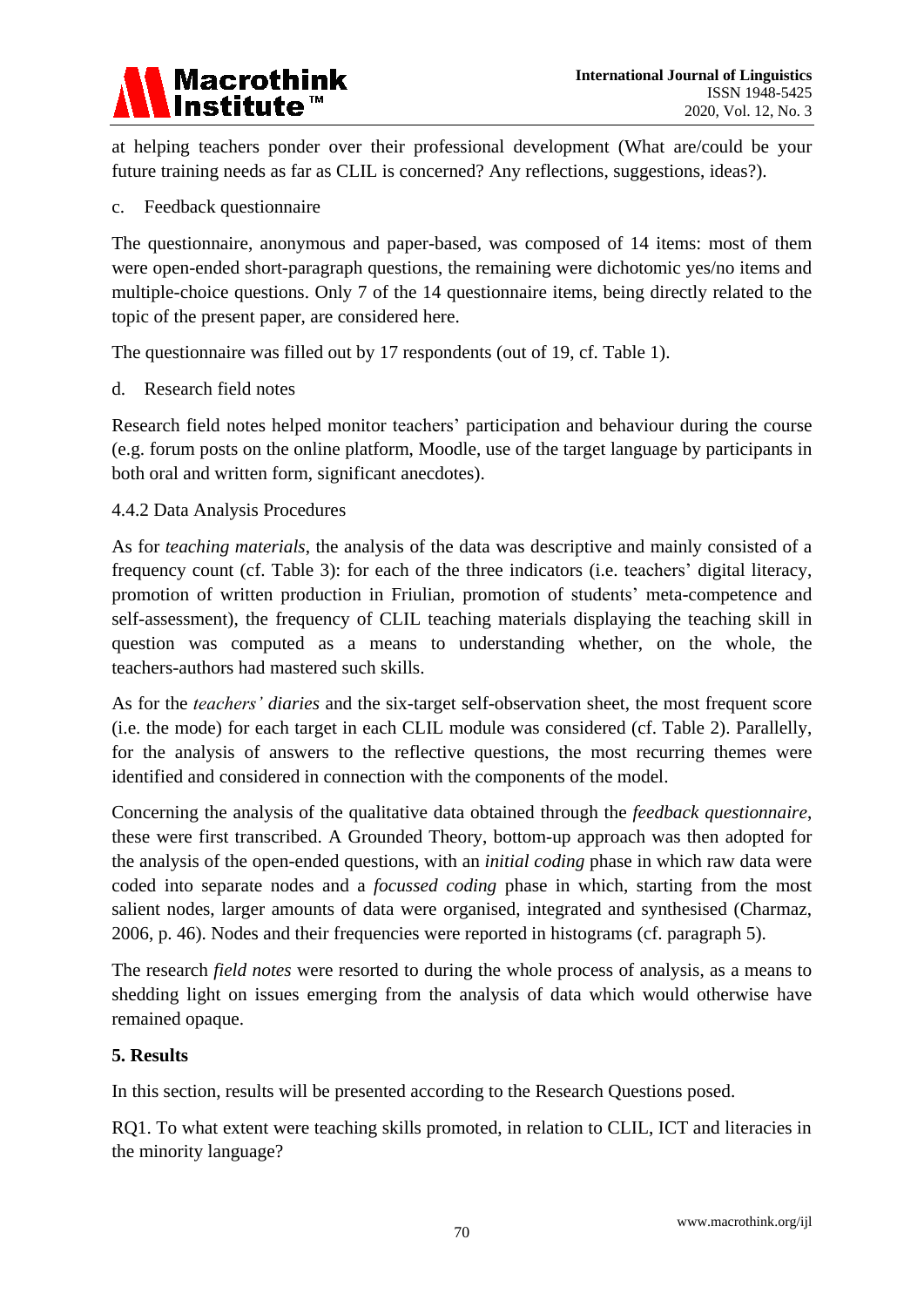

To answer this question, data from the teacher diaries (Table 2) and teaching materials (Table 3) were used.

| <b>CLIL</b>    |                  | Nr.            | of | T1                      | T2                      | T3     | Т4                      | T5                      | Т6                      |
|----------------|------------------|----------------|----|-------------------------|-------------------------|--------|-------------------------|-------------------------|-------------------------|
| <b>Modules</b> | Compilation      | <b>Lessons</b> |    | (mode)                  | (mode)                  | (mode) | (mode)                  | (mode)                  | (mode)                  |
| M1             | end-of-module    | <b>NA</b>      |    | 5                       | 5                       | 5      | $\overline{\mathbf{4}}$ | $\overline{\mathbf{4}}$ | $\overline{5}$          |
| M <sub>2</sub> | end-of-module    | <b>NA</b>      |    | 4                       | $\boldsymbol{4}$        | 3      | 5                       | $\overline{\mathbf{4}}$ | $\overline{\mathbf{4}}$ |
| M <sub>3</sub> | lesson-by-lesson | 7              |    | 4                       | $\overline{\mathbf{4}}$ | 4      | $\overline{5}$          | $\overline{\mathbf{4}}$ | $\overline{5}$          |
| M <sub>4</sub> | lesson-by-lesson | 20             |    | 4                       | $\overline{\mathbf{4}}$ | 5      | 5                       | $\overline{\mathbf{4}}$ | 5                       |
| M <sub>5</sub> | lesson-by-lesson | 9              |    | 5                       | 5                       | 5      | 5                       | $\overline{\mathbf{4}}$ | 5                       |
| M <sub>6</sub> | lesson-by-lesson | 4              |    | 4                       | $\overline{4}$          | 5      | 5                       | $\overline{\mathbf{4}}$ | $\overline{5}$          |
| M <sub>7</sub> | lesson-by-lesson | 6              |    | 5                       | 5                       | 5      | $\overline{\mathbf{5}}$ | $\overline{\mathbf{4}}$ | 5                       |
| M8             | end-of-module    | <b>NA</b>      |    | 4                       | 4, 5                    | 4, 5   | 5                       | 3,4                     | $\overline{\mathbf{4}}$ |
| M <sub>9</sub> | end-of-module    | <b>NA</b>      |    | 4                       | $\overline{\mathbf{4}}$ | 4      | $\overline{\mathbf{4}}$ |                         | $\overline{\mathbf{4}}$ |
| M10            | lesson-by-lesson | $\overline{A}$ |    | 4                       | $\boldsymbol{4}$        | 5      | $\overline{\mathbf{5}}$ | $\overline{\mathbf{4}}$ | $\overline{\mathbf{4}}$ |
| M11            | lesson-by-lesson | 11             |    | $\overline{\mathbf{4}}$ | 3,4                     | 5      | $\overline{\mathbf{4}}$ | 5                       | 4, 5                    |
| M12            | lesson-by-lesson | 12             |    | 5                       | 5                       | 5      | 5                       | 5                       | $\boldsymbol{4}$        |

Table 2. Analysis of teachers' diaries

Table 2 shows the analysis of the six-target self-observation sheets in the teachers' diaries. Teachers were asked to assign a score to each target on a Likert scale from 1 (minimum) to 5 (maximum): T1) appropriate content and language objectives, T2) objectives achieved, T3) appropriate strategies and methodology, T4) pupil motivation and progress, T5) balance between content and language, and T6) effectiveness of materials. It was found that the most frequent scores assigned to the six targets are the highest available, 4 and 5, which indicates that teachers perceived that they had mastered the necessary skills for effective CLIL teaching for the minority language. It is noteworthy that T4 (student motivation), T3 (appropriate methodology) and T6 (effective materials) are those which received the highest scores overall.

Table 3. Analysis of teaching materials

|                        |   | <b>Teachers' digital literacy</b> | <b>Promotion of written</b><br>production in Friulian<br>(learning by doing) |      |               |      |           | <b>Promotion of</b><br>students'<br>meta-competence,<br>self-assessment |  |
|------------------------|---|-----------------------------------|------------------------------------------------------------------------------|------|---------------|------|-----------|-------------------------------------------------------------------------|--|
| <b>CLIL Modules no</b> |   | yes                               | $\bf{no}$                                                                    | word | sen-<br>tence | text | $\bf{no}$ | yes                                                                     |  |
| M1                     |   | web-search with IWB X             |                                                                              |      |               |      | X         |                                                                         |  |
| M <sub>2</sub>         |   | ppt & video                       |                                                                              | Χ    |               |      |           | Χ                                                                       |  |
| M <sub>3</sub>         | Χ |                                   | Χ                                                                            |      |               |      |           | X                                                                       |  |
| M <sub>4</sub>         |   | digital storytelling              |                                                                              | X    |               |      |           | X                                                                       |  |
| M <sub>5</sub>         | X |                                   |                                                                              | X    |               |      |           | X                                                                       |  |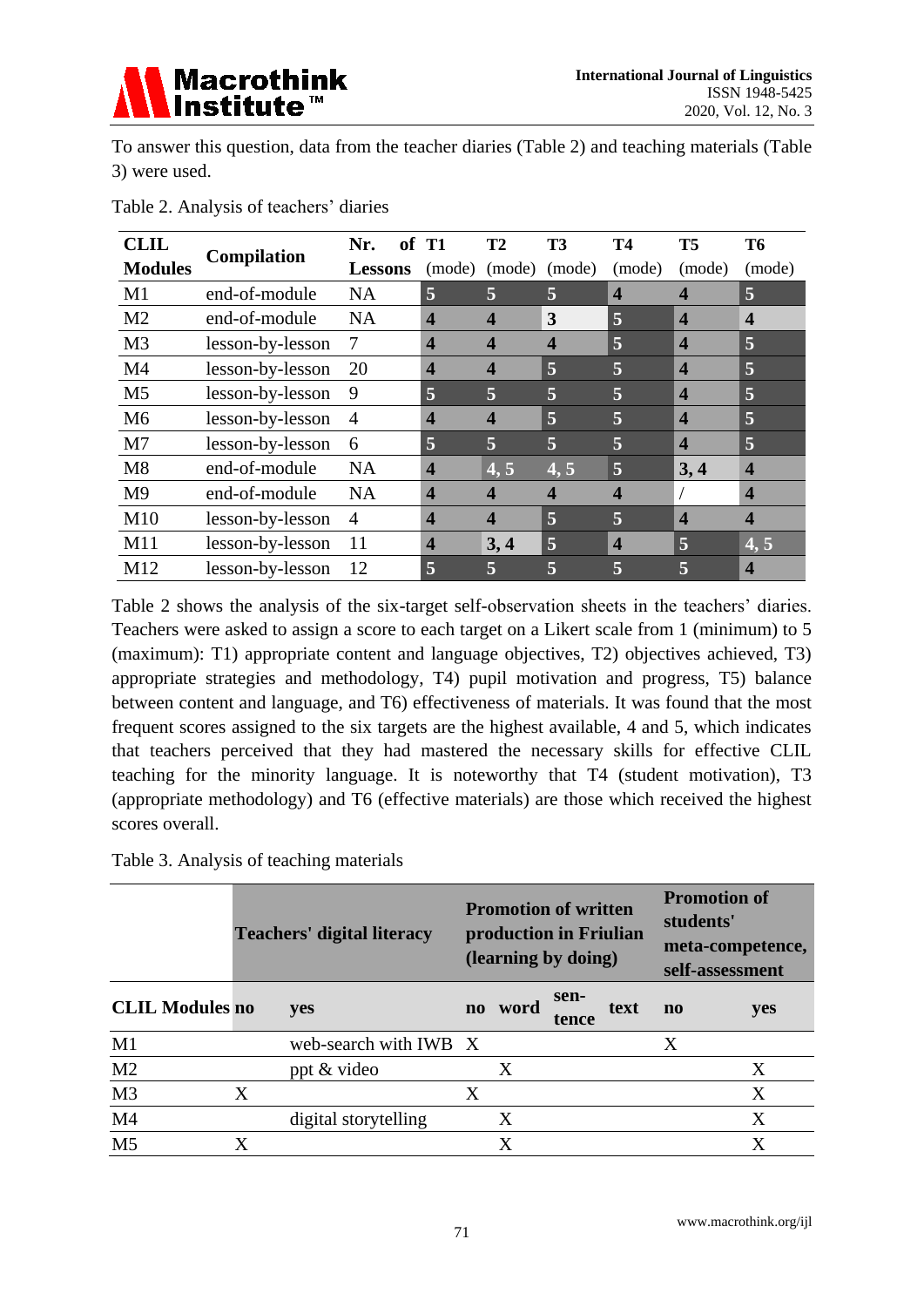

| <b>Frequency</b><br>count | $\boldsymbol{4}$ | 8                                            | 3 | $\mathbf{3}$ | $\overline{\mathbf{4}}$ | 2 | 11 |
|---------------------------|------------------|----------------------------------------------|---|--------------|-------------------------|---|----|
| M12                       |                  | videorecordings of<br>class activities       |   |              |                         | X | X  |
| M11                       | X                |                                              |   |              |                         | X | X  |
| M10                       |                  | videorecordings of<br>class activities       | X |              |                         |   | X  |
| M <sub>9</sub>            | X                |                                              |   |              | X                       |   | X  |
| M8                        |                  | digital storytelling                         |   |              | X                       |   | X  |
| M <sub>7</sub>            |                  | kahoot, comic-strip,<br>digital storytelling |   |              | X                       |   | X  |
| M <sub>6</sub>            |                  | tablet, IWB, digital<br>storytelling         |   |              | X                       |   | X  |

The analysis of the CLIL teaching materials (Table 3) showed that the majority of them support and encourage the promotion of literacy in the minority language through written production-based activities in Friulian: Table 3 clearly shows that materials for young Primary school pupils are focussed on word-level production (M2, M4 and M5); materials for more advanced Primary pupils target sentence-level production (M6, M7, M8 and M9); finally, those aimed at Lower-Secondary pupils promote text-level production (M11 and M12). Only three teaching materials – two of which are for very young learners (M1 and M3) – do not to provide any writing tasks.

As far as the teachers' digital literacy is concerned, in line with findings just commented on, Table 3 shows that ICTs were adopted in the majority of CLIL teaching materials (8 out of 12): a variety of multimodal activities are provided, such as simple web-searches through the Interactive White Board and multimedia PowerPoint presentations, through to videorecordings of class activities and Digital Storytelling.

As for the promotion of the pupils' meta-competence and self-assessment, except for one CLIL teaching material – aimed at Kindergarten-level pupils  $(M1)$  – all the others envisage self-assessment activities for the pupils, aimed at improving their meta-competence and awareness of the minority language.

RQ2. How did participants perceive the exercise of key social skills aimed at creating a community of practice for the minority language teachers?

To answer this question, data from the teachers" feedback questionnaires, the teachers" diaries and the researchers' field notes were used.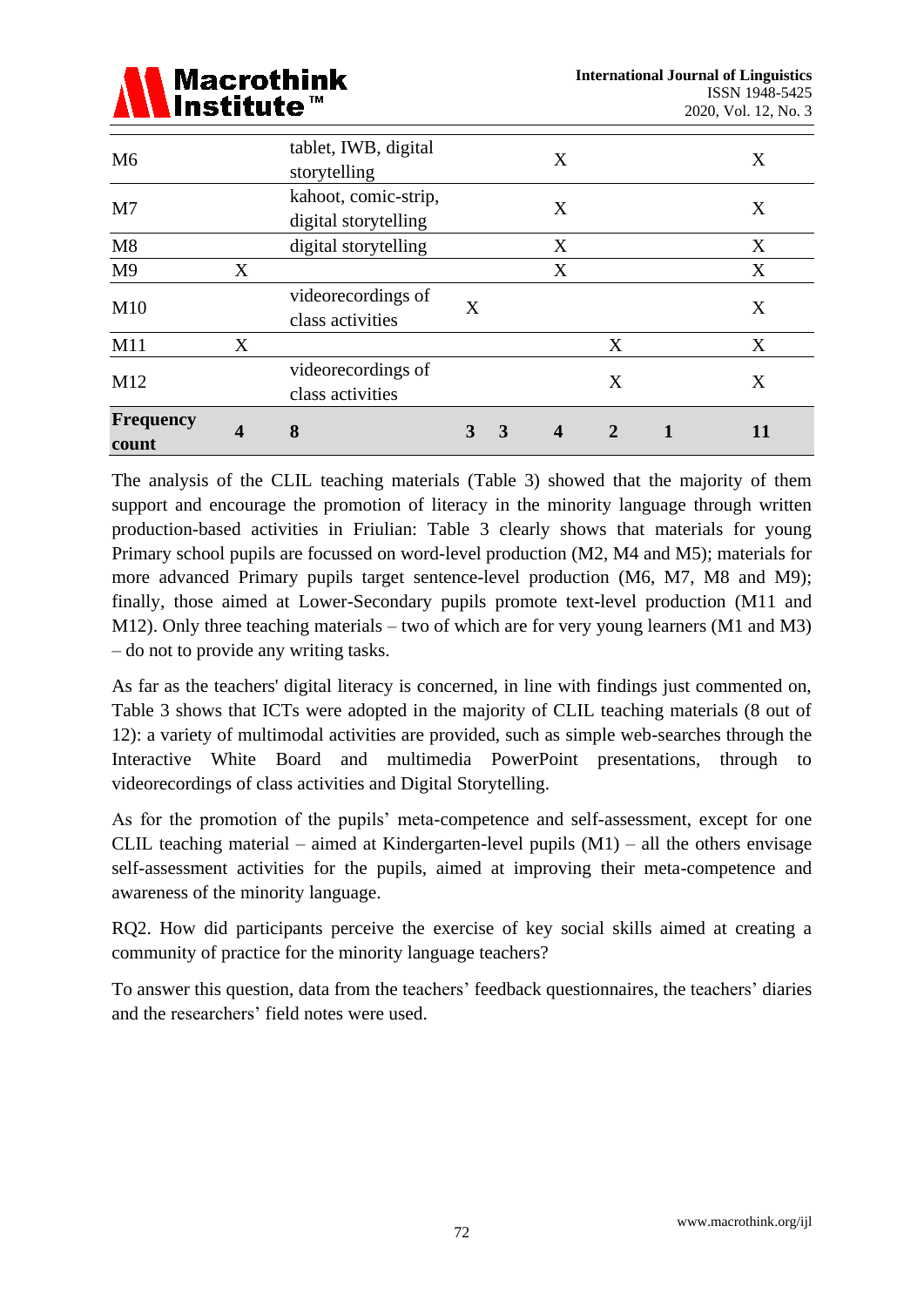



Figure 2. Answers from feedback questionnaires (item 6)

As can be seen in Figure 2, the *possibility of sharing experiences*, *co-constructing and exchanging views* with both fellow participants and teacher trainers (open-ended questionnaire item 6) seemed to be particularly appreciated. Not many disadvantages were highlighted, the only exception being the need to comply with a *fixed schedule*.

In contrast, Figure 3 shows that with regard to participants' perceived advantages and disadvantages of online training (open-ended questionnaire item 7) not many advantages were highlighted, except for the *higher flexibility* that online training can offer, while the most frequently cited disadvantages have to do with the *lack of direct contact* between participants which, according to some respondents, would lead to *reduced learning*.



Figure 3. Answers from feedback questionnaires (item 7)

The analysis of the reflective questions in the teachers' diaries shows that the majority of teachers seemed to have appreciated the training programme offered, especially as far as the *relationship with tutors* is concerned, the possibility of working and sharing experiences *both face-to-face and online*, and the opportunity to receive *continuous feedback* on their output, i.e. teaching materials (quote 1). Nonetheless, in one case it appears that the training programme did not live up to prior expectations (quote 2).

[quote 1] It's been an interesting training opportunity, from the human point of view as well, thanks to the relationship with the tutors and their availability. The possibility to work from home and share ideas through the online platform has allowed greater freedom in time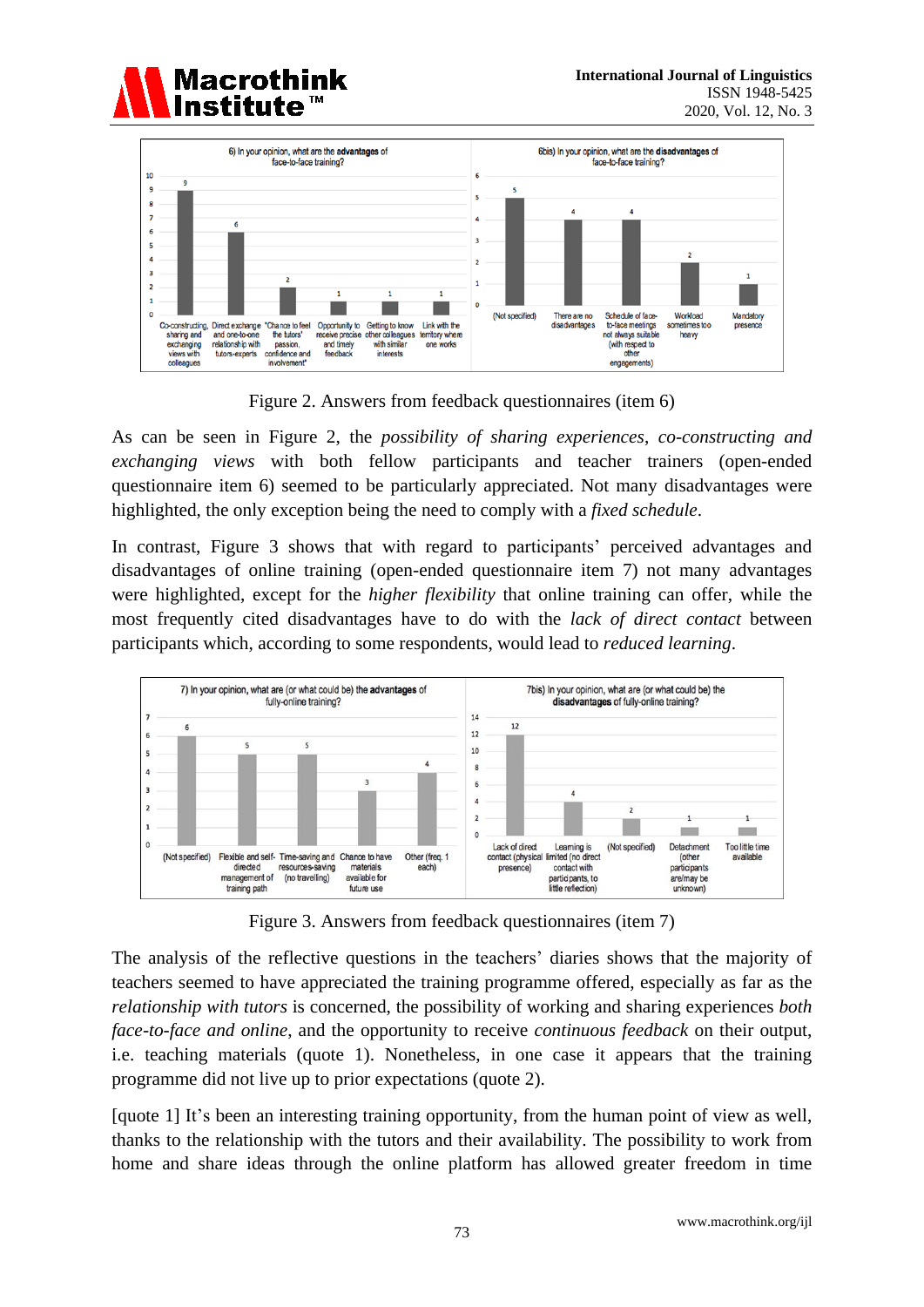management to produce the teaching materials and then revise them after receiving feedback from the tutors, who monitored our work remotely. (Note 6)

[quote 2] [A course should] build work groups that are effective, where you plan, research, and share. You cannot actually define as a "work group" a group of people who work separately and relates to one tutor only (either in presence or online).

In addition, researchers" field notes were also consulted. As far as *participation* is concerned, whereas not all participants were always present in the face-to-face meetings in loco (due to other professional commitments), all of them took active part in all online sessions, i.e. in forum discussions on Moodle. Moreover, the possibility to constantly interact online, both with their colleagues and the tutors, allowed participants to receive *timely feedback* on their progress in the development of CLIL teaching materials, so that they could make the necessary changes and thus *improve the quality* of their work. With reference to the promotion of literacies in the minority language, some important issues were raised both during the face-to-face meetings and during the online sessions: the importance of developing functional literacy skills in order to make learning more meaningful (quote 3), the resistance on the part of some pupils and some parents, especially in areas of the Region where Friulian is not prevalent (quote 4), the issue of how to deal with the written language and oral varieties (Note 7) (quote 5), the scarcity of modern and attractive materials (quote 6), and, finally, their perceived insecurity in teaching literacy skills in Friulian (quote 7).

[quote 3] [L]ess-used terms, unless fixed in written form, tend to disappear or to be substituted with borrowings from Italian/English. To be so, a language needs to be listened to, spoken, written and, as a consequence, understood and produced.

[quote 4] We find it difficult to teach pupils how to write [in Friulian] (which for many people here should be considered as a foreign language), probably because it is scarcely used outside the school context.

[quote 5] Personally, I don"t find any difficulty in reading with children as all varieties are allowed. As far as writing is concerned, I explained [to them] that there is a code which is the same for everybody and that little by little we will learn it. Children like it.

[quote 6] As far as learning to read and write in Friulian resources of all kinds are lacking (magazines, newspapers, books, television programmes,…); more specifically, instruments exist but are not valued, or they are perceived as if they were in a foreign language. Moreover, such materials rarely suit the needs of today"s users: they lack appealing images, they lack modernity and do not take advantage of multimodality.

[quote 7] Additional difficulties concern the teachers themselves, their approach and confidence in the use of the written language.

RQ3. To what extent were learning-how-to-learn skills and teacher autonomy oriented to CLIL with a minority language fostered through the pilot programme?

With a view to answering this question, feedback from the questionnaires, the teachers' diaries and the researchers' field notes were contemplated.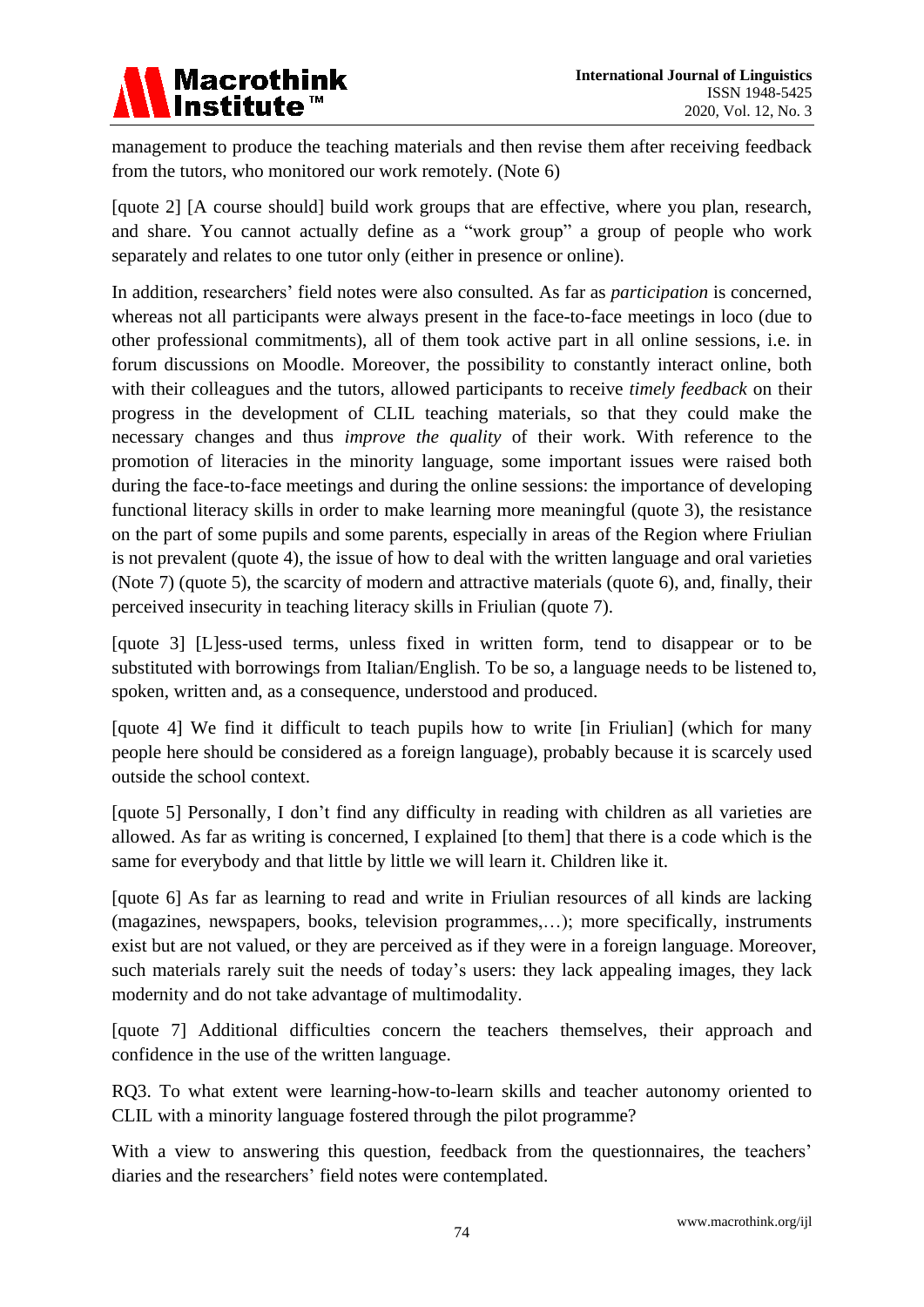

To share and exchange views with colleagues To improve and grow professionally To deepen my knowledge and catch up on CLIL

Figure 4. Answers from feedback questionnaires (items 1 and 2)

Among the reasons and expectations expressed by participants for taking part in the pilot training programme (open-ended questionnaire items 1 and 2), what stands out is the desire to *improve knowledge of the CLIL methodology* (10 respondents) and to *grow professionally* (8 respondents) (Figure 4).

As for participants' perceived success of the course in meeting their expectations (item 3, dichotomic yes/no: *Was the professional development successful in meeting your expectations?*), the great majority (16 out of 17) of the participants answered affirmatively, thus expressing full *satisfaction* with the training received.

When inquiring about whether such training had had an impact on their teaching (item 4, dichotomic yes/no: *Do you think the professional development has had an impact on your teaching?*), all teachers responded *yes*, confirming that the course positively influenced their way of teaching.



Figure 5. Answers from feedback questionnaires (item 5)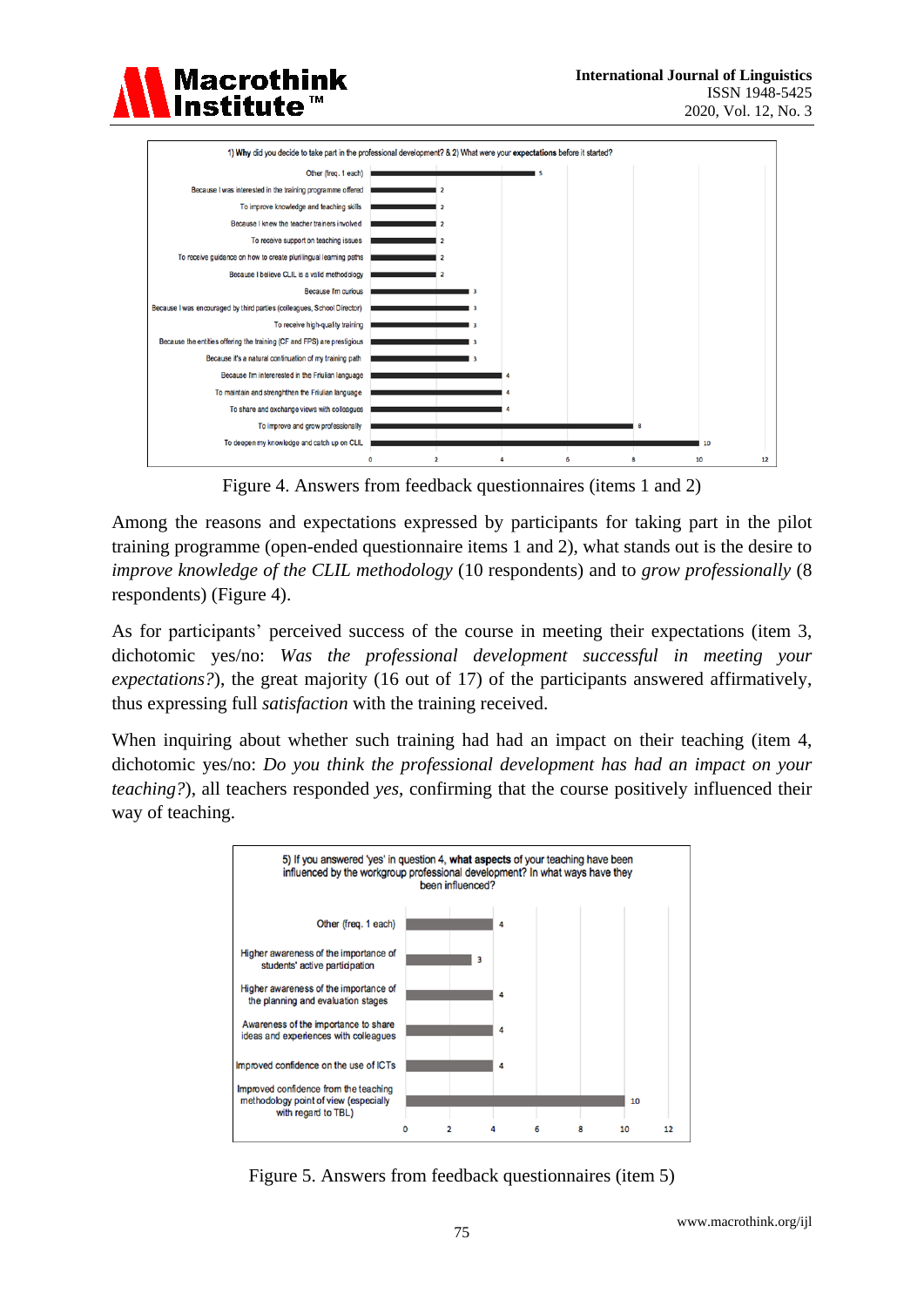

More specifically, participants' answers to open-ended item 5 (Figure 5) reveal that the training produced positive effects both on their *confidence* – primarily from the teaching-methodology point of view, especially with regard to task-based learning (10 respondents) but also to the use of ICTs in teaching (4 respondents) – and on their *awareness* of the importance and usefulness of sharing ideas and experiences with colleagues (4 respondents), of careful planning (4 respondents), of active student engagement in class (4 respondents).

Consistent with the results presented above, the analysis of teachers" diaries revealed an orientation towards reflective teaching. In line with recommendations, for the majority (8 out of 12) of the CLIL modules the diary was compiled on a lesson-by-lesson basis, thus ensuring a high degree of *systematicity in monitoring and reflection*, whereas for only 4 of the modules the compilation took place at the end (cf. Table 2). Furthermore, answers to reflective questions reveal teachers" ability to identify their *future training needs* as far as CLIL in Friulian is concerned; recurrent themes mentioned by teachers regard integration strategies between content and language objectives, competence in the target language with a special focus on micro-language, and continuous support from experts. Furthermore, in their reflections, teachers raised issues such as the need to adopt a *reflective teaching approach* (see quotes 8, 9 below), also benefiting from cooperation with a colleague (quote 10), and the *emotional rewards* (quotes 11 and 12) attached to CLIL experiences in the minority language.

[quote 8] Adopt a constant research attitude: that is, being aware that what has been done could be revisited and re-thought (continuous research).

[quote 9] All teachers should experience CLIL as they could observe pupils' different attitudes towards learning.

[quote 10] It would be useful to engage in a CLIL training programme like this enjoying the possibility of co-teaching: the help from another teacher would allow to monitor groups more closely and optimise time management. [...] I haven"t been able to record pupils" voices during lessons, take photographs and/or record a video as a means for documenting the work done.

[quote 11] The results obtained have been a source of great gratification for the teachers.

[quote 12] Reading pupils" reflections on their self-evaluation sheets (How did I work?) has been exciting: all of them made reference to the pleasure they felt for the activities carried out in Friulian during this module, showing a good degree of awareness of what they had learnt.

In the researchers' field notes, with reference to the use of Friulian during the training programme, it was noticed that the first attempts to encourage participants to interact in the online forum using the target language (Friulian) encountered resistance on the part of some of them, which led to sporadic and non-systematic use of the language during (written) interaction online.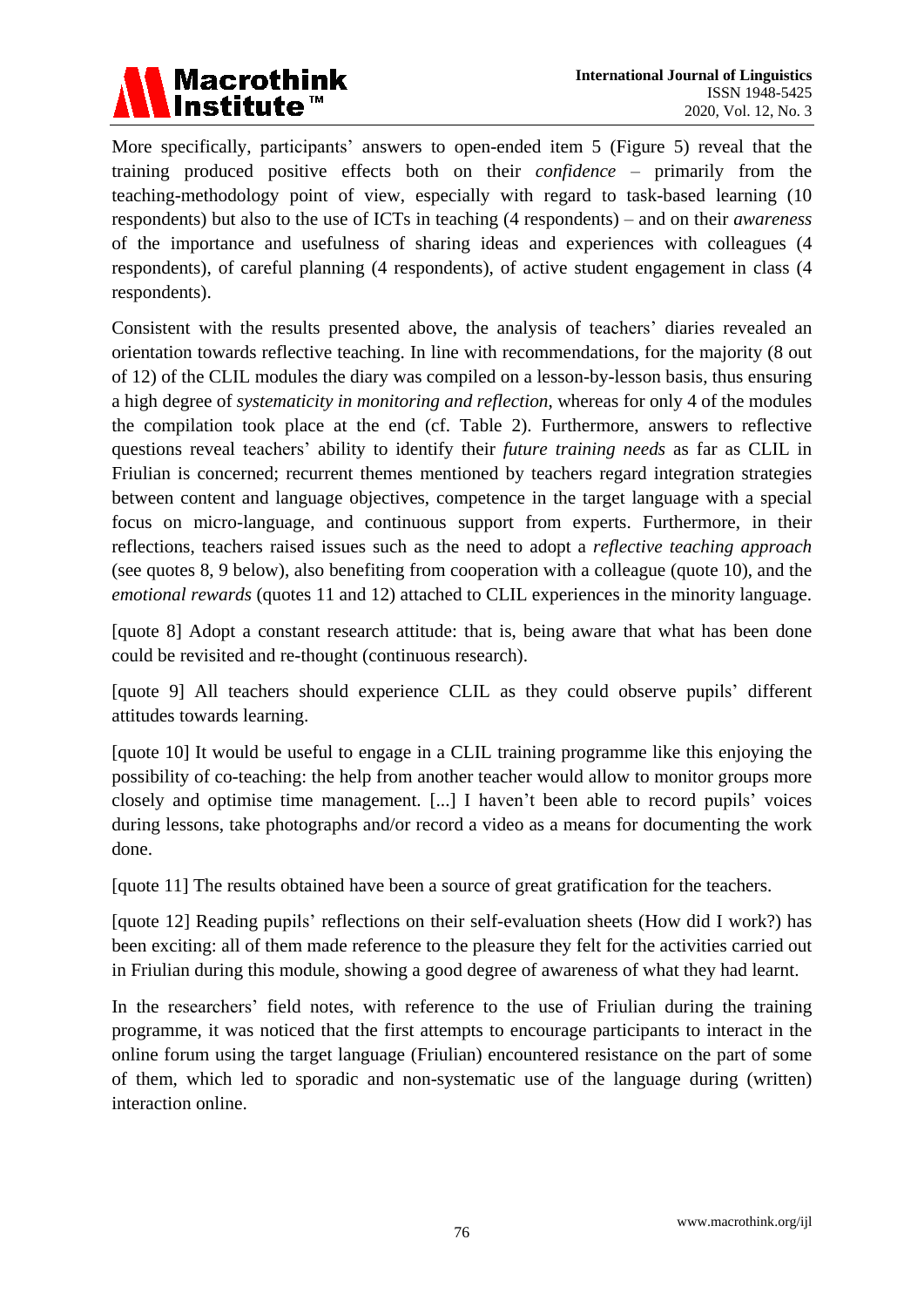

#### **6. Discussion**

The data collected during the piloting of our teacher training programme has allowed us to understand whether the *model of teacher development in CLIL for minority language teachers* underpinning such programme was effective with respect to the three components of the model itself, i.e. teaching skills, social skills, and learning-how-to-learn skills. Despite the small number of participants enrolled in the pilot programme, the analysis of data has highlighted some important issues that are worth discussing.

As for the first component, namely the *teaching skills* promoted, it was found that the programme was overall successful: the great majority of teachers showed they had gained a high level of understanding of the CLIL approach and of related teaching aspects, such as the importance of careful lesson planning and wise use of scaffolding techniques to facilitate input comprehension and develop multiple literacy skills in Friulian. All this was detected in the CLIL teaching materials they produced during the course; for example, the high frequency of learning activities for developing writing skills indicates that the training programme had managed to make teachers realise the central role of literacy skills for the promotion of academic proficiency in the minority language. Apart from the materials produced at kindergarten level – for obvious reasons – in all the others, the higher the school level they targeted, the higher the demand for written production by the pupils (at word, sentence and text level). Written language-based activities took into consideration not only the constructs underlying literacy development (phonological structures, alphabetic principle, decoding and encoding, oral and written comprehension and production, Foorman et al., 2011) but also the broader learning context. While for some teachers, teaching in areas where the language is widely present and regularly spoken by their pupils, the promotion of literacy skills in the minority language was perceived, to some extent, as a natural continuation of the formal study of the language, for other teachers the need to devote greater attention to reading and writing in Friulian was not as straightforward. In fact, in those areas of the Region where the language is less spoken, like in urban areas in the Southern part of the province of Pordenone, resistance towards the language often comes from both families and pupils alike (cf. quote 4), a circumstance that hinders the potential for literacy development in Friulian through schooling. Another literacy-related issue that was raised during the training programme had to do with the coexistence of local varieties of Friulian (cf. Benincà  $\&$ Vanelli, 2016) with the standard language, and their role in formal learning. Although varieties are allowed in their oral forms, in writing there is the need to adopt the official spelling, as established by the Regional Law 15/1996, a problem that teachers had to face while developing materials targeting the pupils' literacy skills (cf. quote 5). In particular, some teachers admitted not feeling so confident in dealing with local varieties in curricular teaching; therefore, we believe that the issue of the promotion of local varieties alongside the standard variety (for writing) deserves greater attention at the level of language policy in education.

Together with the promotion of more traditional literacy skills, teachers understood the importance of designing modern, attractive, multimodal, and multiple literacy-oriented materials by embedding ICT-based learning activities into their teaching materials (cf. quote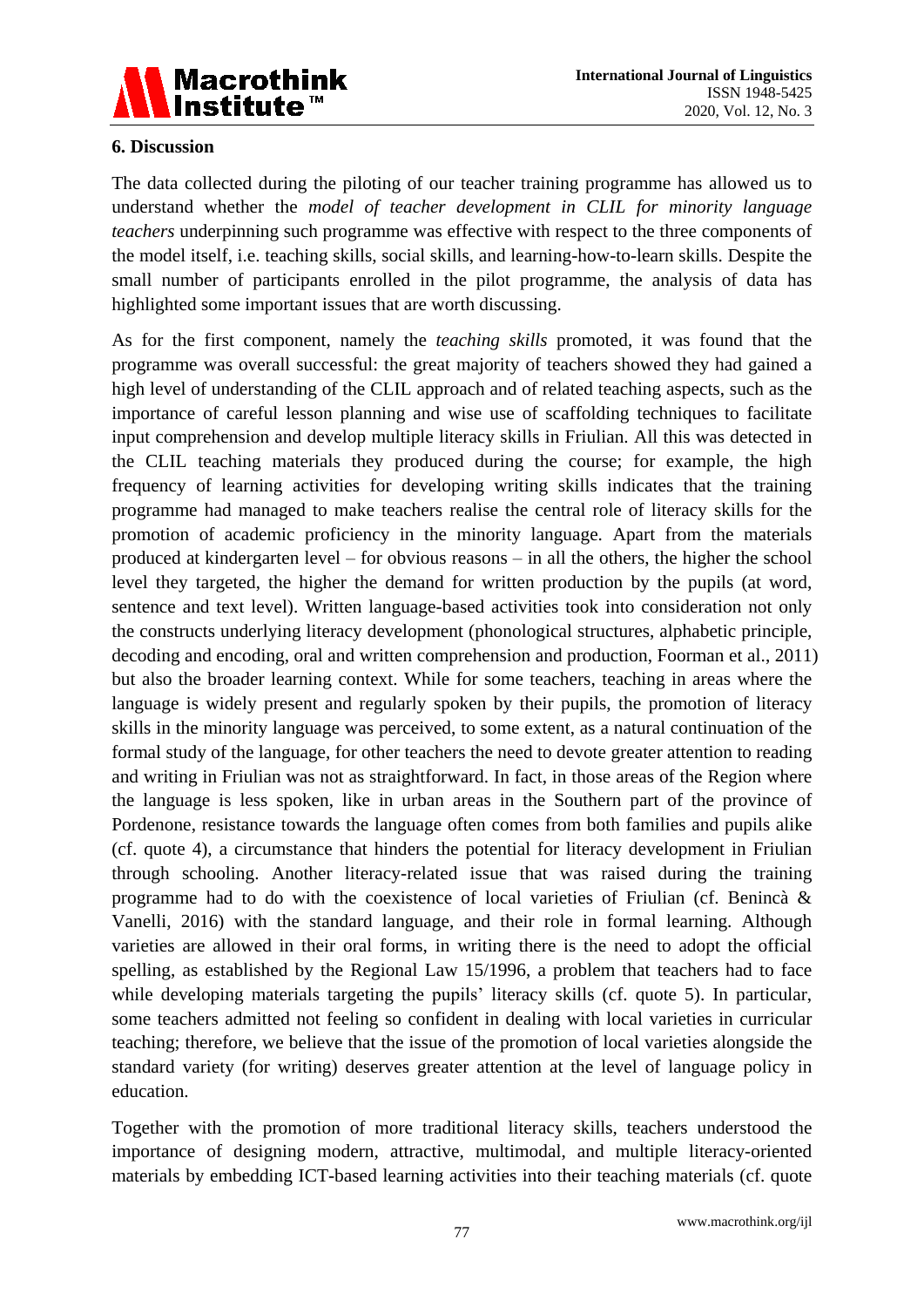

6): CLIL materials in Friulian need to be as appealing as those in the other (majority) languages to capture students' attention, increase their motivation and allow for multiple literacy skills development. Finally, attention to pupil self-assessment was present in all the CLIL materials produced, which shows thoughtful consideration of the need to make learning meaningful and visible to students, and therefore to create occasions for them to reflect on their achievements, difficulties and beliefs throughout the learning process.

The analysis of the second component of the model, which had to do with the development of those *social skills* beneficial for a community of practice where teachers (and trainers) collaborate and co-construct their knowledge, has highlighted some inconsistencies between the teachers" perceptions of the importance of social learning and their beliefs about blended learning. On the one hand, participants appreciated being part of a community of peers with whom to exchange ideas and experiences in the teaching of a minority language, both in face-to-face meetings and in an online environment (cf. quote 1). According to some scholars, "the greatest potential for online communities of practice is to function as a supplement to already existing local offline communities" (cf. Matzat, 2013, p. 42). Most of the Friulian teachers who took part in this training programme can be classified as "a local offline community", in the sense that almost all of them already knew each other before due to previous training in CLIL or to working together in school projects in Friulian. However, it seems that this pre-existing local community of teachers is not yet ready to turn into an online community. In fact, the majority of participating teachers are still convinced that face-to-face meetings remain the best modality to be trained through. Apparently, they do not taking into account that physical presence is not a necessary condition for productive exchanges of views and meaningful learning experiences, which can happen online as well, by means of forum discussions for example (which, in turn, encourage participants *to write* in the target language and *reflect* on their competence). Furthermore, if *regular* class attendance is associated with better performance (cf. Clark & Post, 2019) and is, therefore, an important factor to consider when assessing the efficacy of a programme, it is significant to stress that in our training course the attendance rate was higher in online sessions than in face-to-face meeting. All this shows that teachers do not appear to be fully aware of the training potential offered by blended environments (or, perhaps, they are not – as yet – entirely 'comfortable' in such environments).

Finally, findings related to the third component of the teacher development model, aimed at promoting *teacher autonomy*, were rather encouraging. Barfield et al. (2001 cited in Kojima, 2019, p. 73) identified the following aspects involved in teacher autonomy: 1) negotiation skills, 2) readiness to engage in lifelong learning, 3) reflection on the teaching process and environment, and 4) commitment to promoting learner autonomy. Our findings revealed that, by the end of the programme, participant teachers had increased their skills and awareness in all these aspects. Their *negotiation skills* were trained through team-work and collaborative activities; furthermore, the fact that many of them highlighted the wish for co-teaching indicates a good understanding of the benefits deriving from co-planning and co-instructing, as well as from exchanging views, learning new strategies, receiving feedback from a colleague or getting help in monitoring what happens in class (cf. quote 10). As far as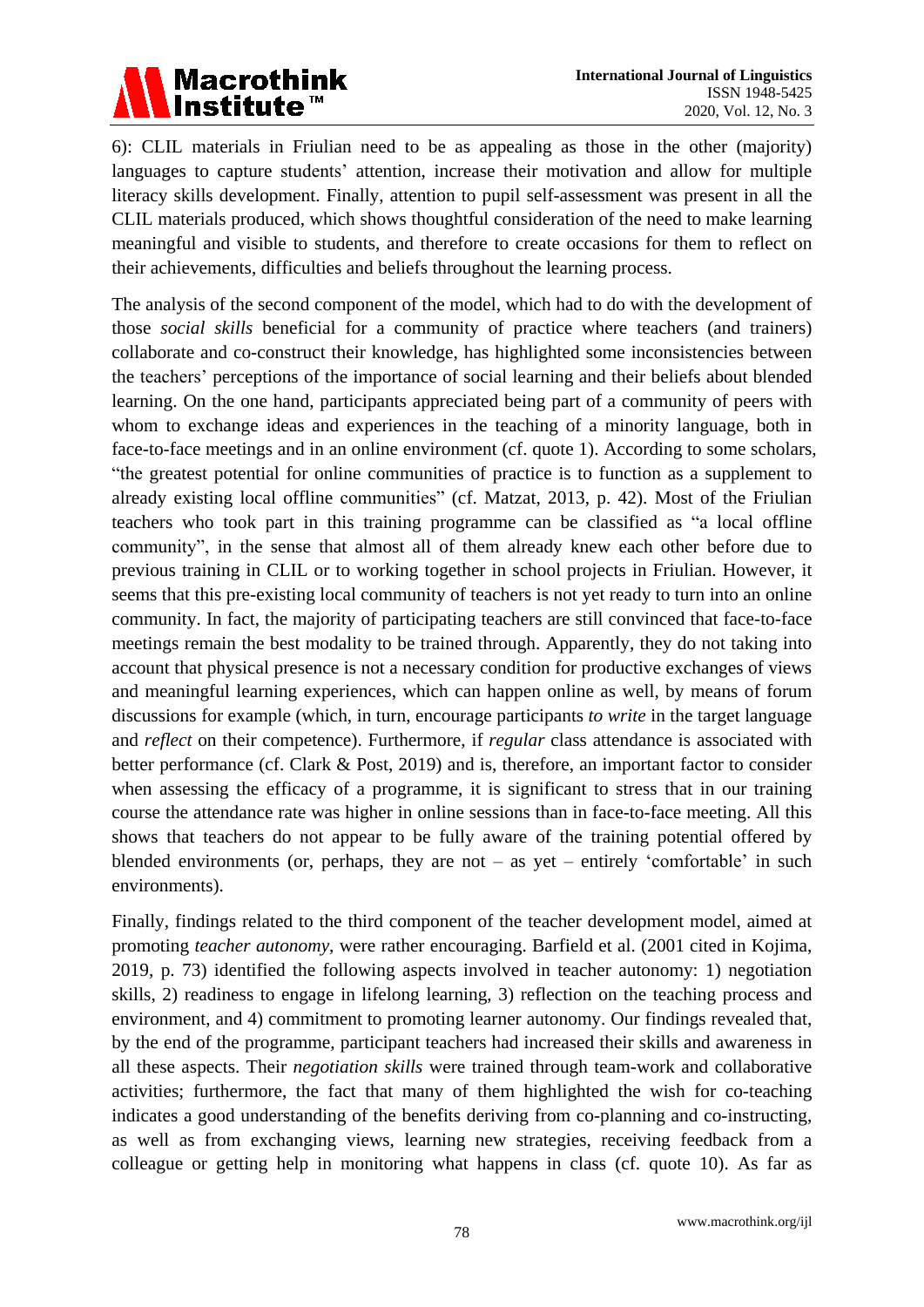

*readiness to engage in lifelong learning* is concerned, the fact that teachers decided to enrol voluntarily in this pilot training programme focussing on literacy skills in Friulian, not only reveals their strong interest in the contents of the course itself, but also their willingness to develop their professional skills. Their orientation to lifelong learning is also evident in their identification of specific *future* training needs specifically related to the development of the literacies in the minority language in their pupils (such as a greater focus on micro-language, for example), as reported in the teachers' diaries at the end of the pilot programme.

The specific actions aimed at fostering teacher autonomy in terms of learning-how-to-learn skills also led to *reflection on the teaching process and environment*. This pilot programme helped teachers reflect on their practice in different ways: by adopting a teacher diary – to annotate details related to their teaching in CLIL together with reflections on the results of such lessons, in terms of learning achievement, learner motivation, aspects needing improvement, etc.; by participating in online discussion forum – on themes such as, for example, their role in promoting the minority language in a more effective way, or the institutional barriers they had to face in order to introduce a new approach into the school system; by being involved in a formative and peer assessment process throughout the whole training programme – so as to be able to monitor and evaluate the effectiveness of their own and their colleagues" literacy development oriented-teaching, while being ready to make changes or suggest solutions. Reflection also led to the recognition of the emotional rewards connected to the new teaching experience, as is evident in participants' quotes (cf. quotes 11, 12). Finally, with reference to the last of the teacher-autonomy related aspects listed in Kojima (2019, p. 73), namely, *commitment to promote learner autonomy*, it can be argued that the pilot training programme led to positive outcomes here as well. By including self-assessment activities into their CLIL teaching materials (as discussed above), the trained teachers demonstrated their awareness of the importance of the pupils" role as an active participant in the learning process – evident also in their reflections (cf. quote 12).

Besides the encouraging findings as reported above, a rather important limit in the application of the teacher training model needs to be acknowledged with reference to the use of the target language (i.e. Friulian) during the training programme. Given that the first attempts to encourage participants to interact in the forum using Friulian encountered resistance on the part of some of them, the use of the target language during (written) interaction online was sporadic and non-systematic. Some teachers did not feel at ease when writing in Friulian and felt insecure in the task of developing literacy skills in their pupils (cf. quote 7). Furthermore, unfortunately, almost all the teacher-trainers were not competent in the minority language, so most of the training programme was run in Italian, thus limiting the opportunities for teachers to develop their own meta-competence in Friulian. Notwithstanding this, such concerns seemed to diminish by the end of the course, presumably because of increased levels of teacher awareness and sense of empowerment.

However, that said, if this programme were to be repeated, we would suggest that trainers be competent in the minority language itself so that the linguistic meta-competence dimension of the training might be addressed more appropriately.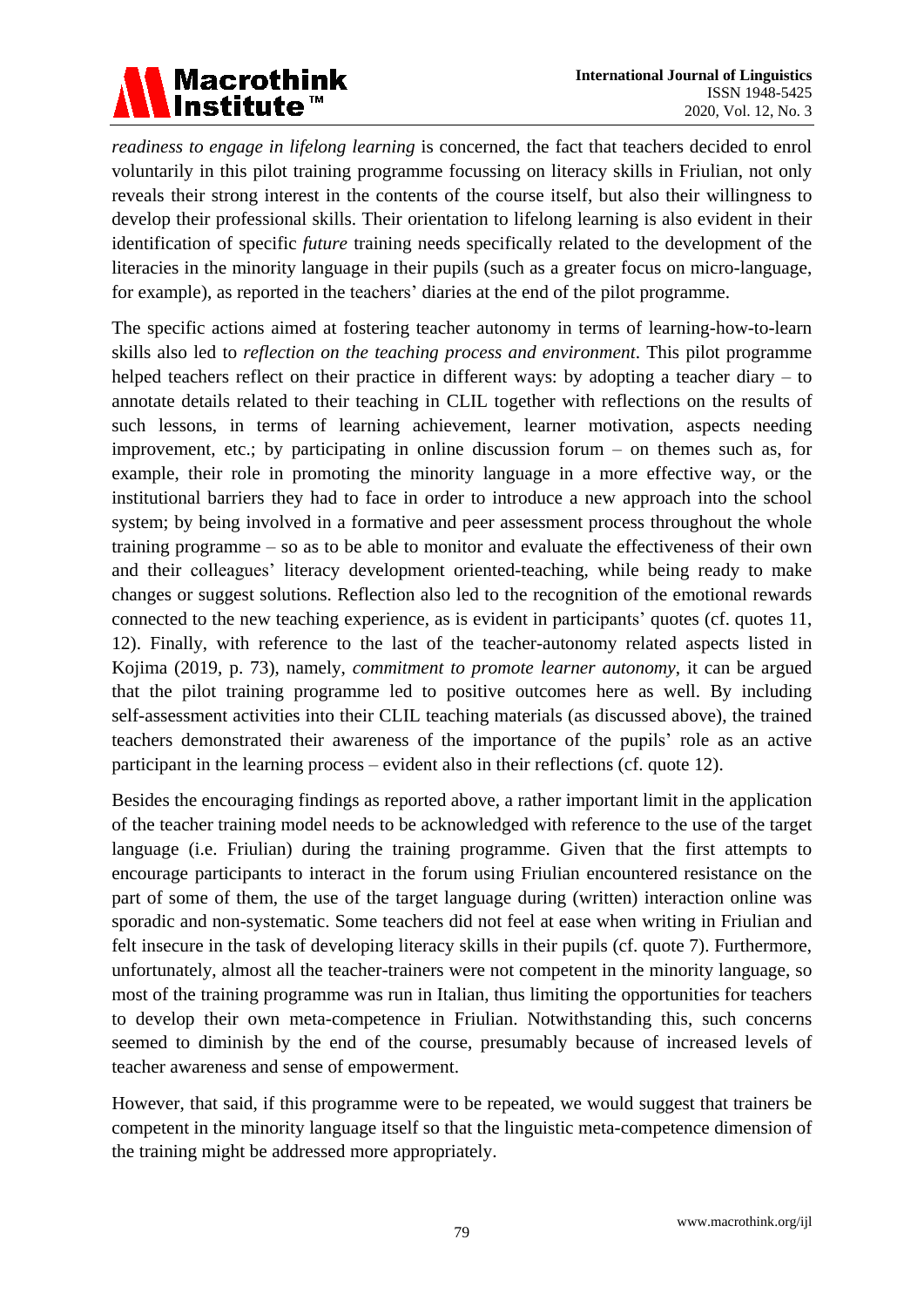

# **7. Conclusions**

Albeit insufficient in itself (cf. Ó Duibhir, 2019), education plays a necessary role as it can equip students with the right tools to develop literacies in the minority language, thus promoting the language itself – not just maintaining it – as a useful tool in all domains of life. More specifically, what is needed is that multiple literacy skills become a curricular learning milestone and that teachers know how to reach it.

In line with this, a new model of teacher development in CLIL for minority language teachers has been devised and piloted, its main components regarding teachers' teaching skills, social skills and learning-how-to-learn skills. Despite low generalisability due to the small number of subjects involved, our findings revealed that, by the end of the pilot programme, participating teachers had increased their awareness of and competence in all those skills. Although the study presented limitations, such as a rather limited use of the target language as working language throughout the programme, we believe that the model we piloted has the potential to bring multiple literacy skills in the minority language at the centre of curriculum development.

#### **Acknowledgements**

The Authors wish to express gratitude to the teachers who participated in the training programme, and to the *Societât Filologjiche Furlane*, whose contribution was invaluable.

#### **References**

ARLeF-Agjenzie Regjonâl pe Lenghe Furlane. (2015). *Ricerca sociolinguistica sulla lingua friulana*. Regione Autonoma Friuli Venezia Giulia. Retrieved from https://arlef.it/app/uploads/materiali/1-ricerca-sociolinguistica-sulla-lingua-friulana-2015.pdf

Baker, C. (2007). Becoming bilingual through bilingual education. In P. Auer, & L. Wei (Eds.), *Handbook of multilingualism and multilingual communication* (pp.131-152). Berlin: Mouton de Gruyter. https://doi.org/10.1515/9783110198553.1.131

Baker, C. (2011). *Foundations of bilingual education and bilingualism* (Vol. 79). Clevedon: Multilingual Matters.

Benincà, P., & Vanelli, L. (2016). Friulian. In A. Ledgeway, & M. Maiden (Eds.), *The Oxford guide to the Romance languages* (pp. 139-153). Oxford: Oxford University Press. https://doi.org/10.1093/acprof:oso/9780199677108.003.0010

Bialystok, E. (2001). *Bilingualism in development: Language, literacy, and cognition*. Cambridge: Cambridge University Press. https://doi.org/10.1017/CBO9780511605963

Charmaz, K. (2006). *Constructing Grounded Theory: A Practical Guide Through Qualitative Analysis*. SAGE.

Cisilino, W. (2014). Laws for the protection of the Friulian Language. In R. Mucignat (Ed.), *The Friulian language: Identity, migration, culture* (pp. 15-27). Cambridge: Cambridge Scholars Publishing.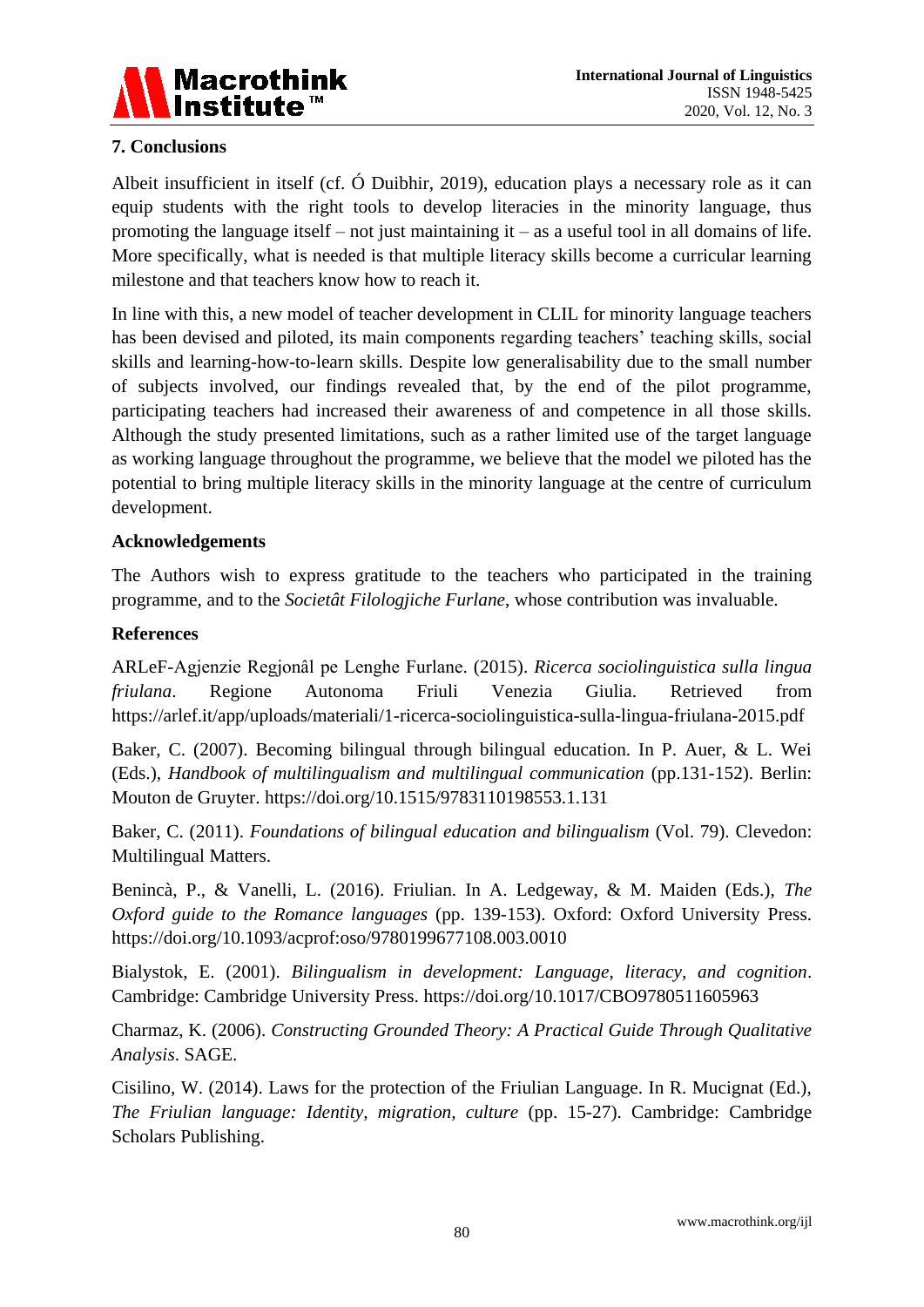

Clark, C., & Post, G. (2019). The value of student attendance at face-to-face classes, as part of a blended learning experience. *ASCELITE: 36th International Conference on Innovation, Practice and Research in the Use of Educational Technologies in Tertiary Education, Singapore University of Social Sciences*. Retrieved from https://2019conference.ascilite.org

Coonan, C. M. (2011). CLIL in (language) teacher training*. Studi di Glottodidattica, 2*, 1-14. https://doi.org/10.3299/sdg.v5i2.1-14

Cope, B., & Kalantzis, M. (Eds.). (2015). *A pedagogy of multiliteracies: Learning by Design*. Basingstoke: Palgrave Macmillan. https://doi.org/10.1057/9781137539724

De Santo, M., & De Meo, A. (2016). E-training for the CLIL teacher: e-tutoring and cooperation in a Moodle-based community of learning. *Journal of E-Learning and Knowledge Society*, *12*(3), 41-49. https://doi.org/10.20368/1971-8829/1152

Di Martino, E., & Di Sabato, B. (2012). CLIL implementation in Italian schools: Can long-serving teachers be retrained effectively? The Italian protagonists' voice. *Latin American Journal of Content and Language Integrated Learning*, *5*(2), 73-105. https://doi.org/10.5294/laclil.2012.5.2.9

Dörnyei, Z. (2007). *Research Methods in Applied Linguistics: Quantitative, Qualitative and Mixed Methodologies*. Oxford, UK: Oxford University Press.

Eisenchlas, S. A., Schalley, A. C., & Guillemin, D. (2013). The importance of literacy in the home language: The view from Australia. *Sage Open*, *3*(4). https://doi.org/10.1177/2158244013507270

Foorman, B. R., Arndt, E. J., & Crawford, E. C. (2011). Important constructs in literacy learning across disciplines. *Topics in Language Disorders, 31,* 73-83. https://doi.org/10.1097/TLD.0b013e31820a0b86

Hopkins, D. (1985). *A teacher's guide to classroom research*. Milton Keynes: Open University Press.

Johnson, D. W., & Johnson, R. (1989). *Cooperation and competition: theory and research*. Edina, MN: Interaction Book Company.

Kojima, H. (2019). Developing autonomy in EFL learning and teaching: A portfolio program under collaborative and reflective supervision. In M. Menegale (Ed.), *Autonomy in language learning: getting learners actively involved* (pp. 71-87). Hong King: Candlin & Mynard.

Lave, J., & Wenger, E. (1991). *Situated learning, legitimate peripheral participation*. Cambridge: Cambridge University Press. https://doi.org/10.1017/CBO9780511815355

Malone, S. (2004). Education for Multilingualism and Multi-literacy in Ethnic Minority Communities. *ABD, 34*(2), 6-9.

Matzat, U. (2013). Do blended virtual learning communities enhance teachers' professional development more than purely virtual ones? A large scale empirical comparison. *Computers & Education, 60*, 40-51. https://doi.org/10.1016/j.compedu.2012.08.006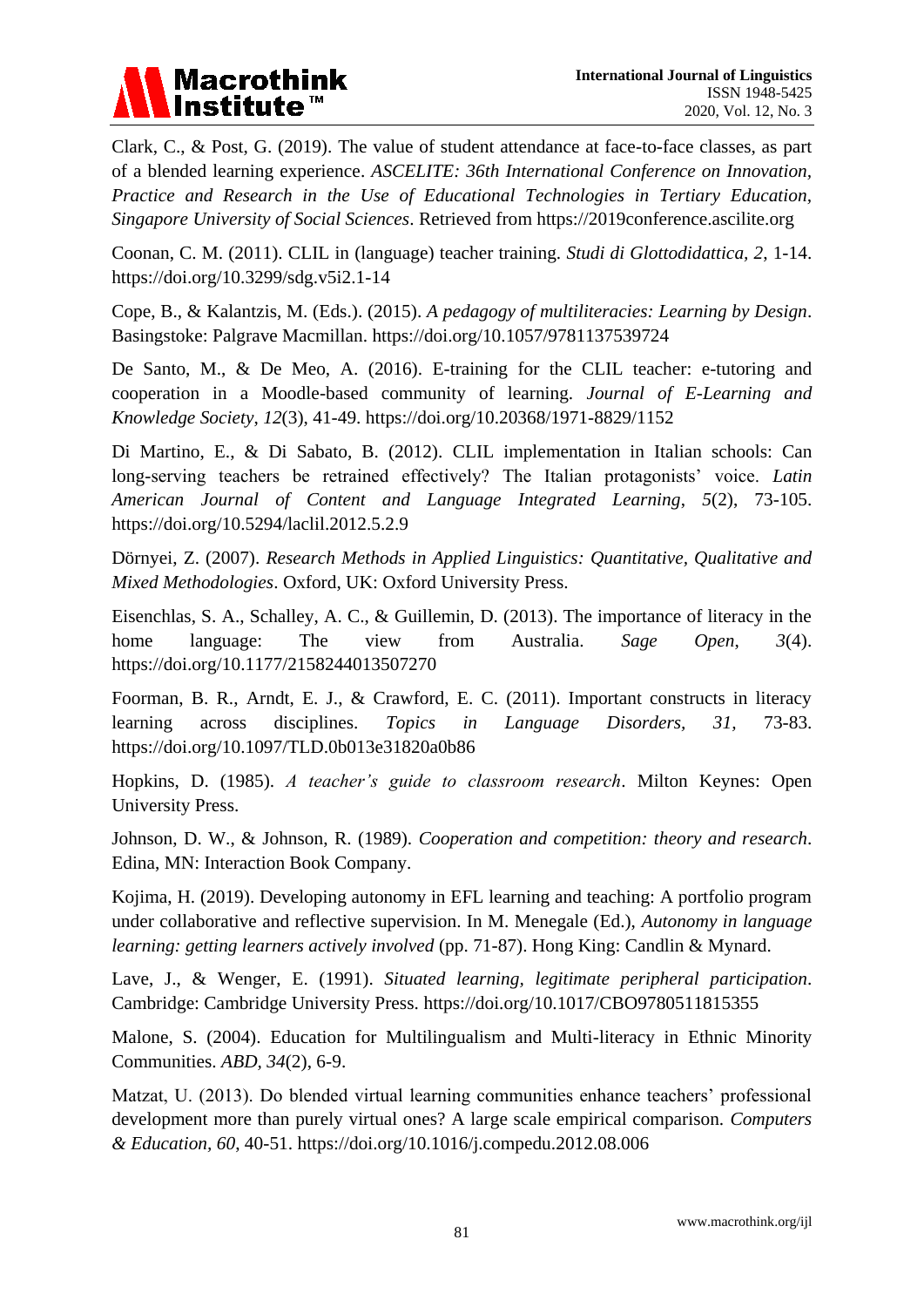

Mezgec, M. (2011). Literacy skills in minority language: the case of the Slovene minority in Italy. *Annales-Anali za Istrske in Mediteranske Studije-Series Historia et Sociologia*, *21*(1), 71-78. Retrieved from http://www.dlib.si/details/URN:NBN:SI:DOC-OQ1QFA5D

Moseley, C. (Ed.). (2010). *Atlas of the World's Languages in Danger* (3rd ed.). Paris: UNESCO. Retrieved from http://www.unesco.org/culture/en/endangeredlanguages/atlas

Ó Duibhir, P. (2019). Bilingual Education in Minority Language Contexts: When a High Level of Linguistic Competence is Not Enough. *ELIA Estudios de Lingüistica Inglesa Aplicada*, *1*, 39-64. https://doi.org/10.12795/elia.mon.2019.i1.03

Papaja, K. (2013). The role of a teacher in a CLIL classroom. *Glottodidactica*, *40*(1), 147-153. https://doi.org/10.14746/gl.2013.40.1.11

Perini, R. (2006). Il friulano nella Regione Friuli Venezia Giulia. In F. R. Garotti (Ed.), *Ilfuturo si chiama CLIL, Una ricerca interregionale sull'insegnamento veicolare* (pp. 227-234)*.* Trento: Provincia Autonoma di Trento, IPRASE.

Perini, R. (2010). Clin d'oeil sur la langue: Marilenghe. *L'écôle Valdotaine, 84*, 53-55.

Perini, R., & Senesi, T. (Eds.). (2012). *Local Lingue Infanzia*. Roma: Anicia.

Petris, C. (2014). *Regional Dossier: The Friulian language in education in Italy*. Mercator European Research Centre on Multilingualism and Language Learning. Fryske Akademy.

Richards, J. C., & Lockhart, C. (1996). *Reflective Teaching in Second Language Classrooms*. Cambridge: Cambridge University Press.

Valtin, R., Bird, V., Brooks, G., Brozo, B., Clement, C., Ehmig, S., & Tamburlini, G. (2016). *European declaration of the right to literacy*. Cologne: European Literacy Policy Network (ELINET). Retrieved from http://www.eli-net.eu/fileadmin/ELINET/Redaktion/user\_upload/European\_Declaration\_of\_t he\_Right\_to\_Literacy2.pdf

Van Dongera, R., Van der Meer, C., & Sterk, R. (2017). *Research for CULT Committee-Minority languages and education: best practices and pitfalls*. European Parliament: Policy Department for Structural and Cohesion Policies.

Vygotsky, L. S. (1962). *Thought and language* (trans. E. Hanfmann, & G. Vakar). Cambridge: Massachusetts Institute of Technology. https://doi.org/10.1037/11193-000

#### **Notes**

Note 1. Council of Europe (1992). *European Charter for Regional or Minority Languages*, ECRML. European Parliament (2009). *Resolution of 24 March 2009* on "Multilingualism: an asset for Europe and a shared commitment" (2008/2225(INI)).

Note 2. Norme in materia di tutela delle minoranze linguistiche storiche. Roma: Gazzetta Ufficiale della Repubblica Italiana, n. 297.